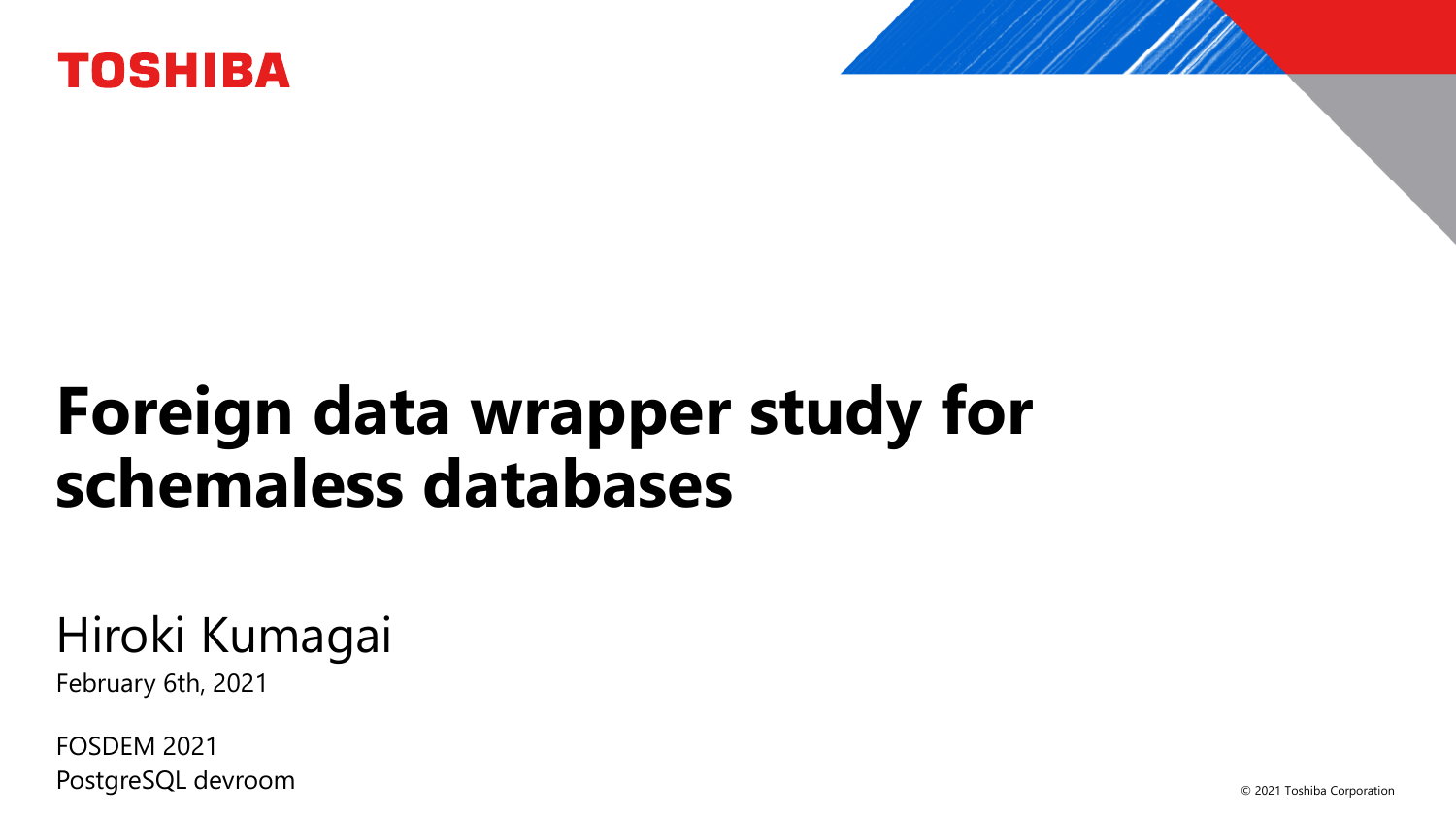#### **Self-introduction**

- Name: Hiroki Kumagai
- Live in Yokohama of Japan



- Engineer at Toshiba Corporation (Advanced Collaborative Software Development and Technology Department Corporate Software Engineering & Technology Center)
	- Software development of embedded devices based on open source software for a while such as digital TV.
	- Since 2019 I have joined in current team and we are focused on developing database technologies required for accessing various data.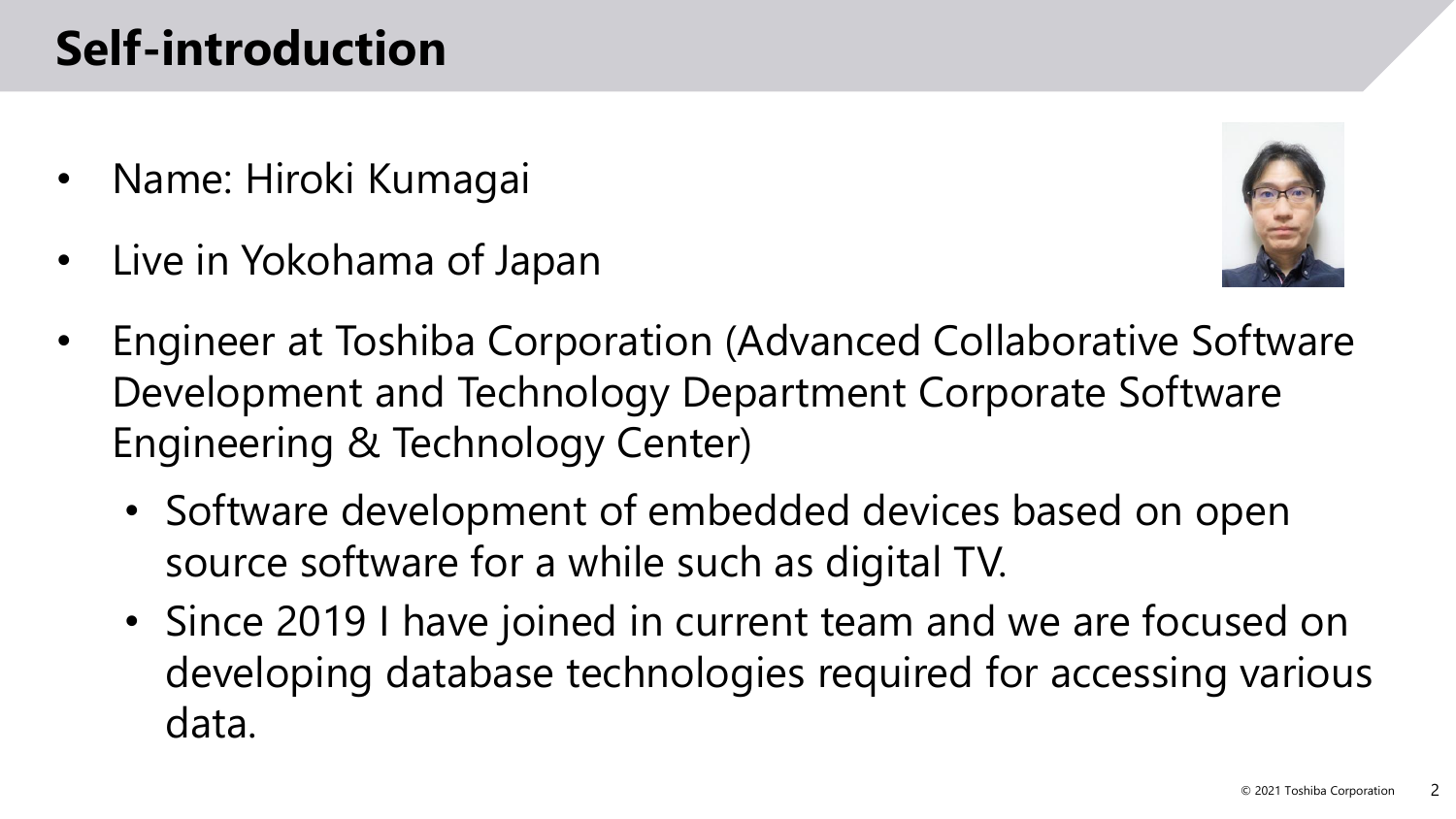#### **Today's talk**

- Study of FDW applying for schema-less database
	- Motif for schema-less database : **InfluxDB**
	- In this talk, schema-less database means database like not requiring column definition before inserting data.

FDW (Foreign Data Wrapper) \* FDW is a standardized way of handling access to data stored in external data sources from SQL databases. PostgreSQL can implement FDW as extension modules.

\* https://wiki.postgresql.org/wiki/Foreign\_data\_wrappers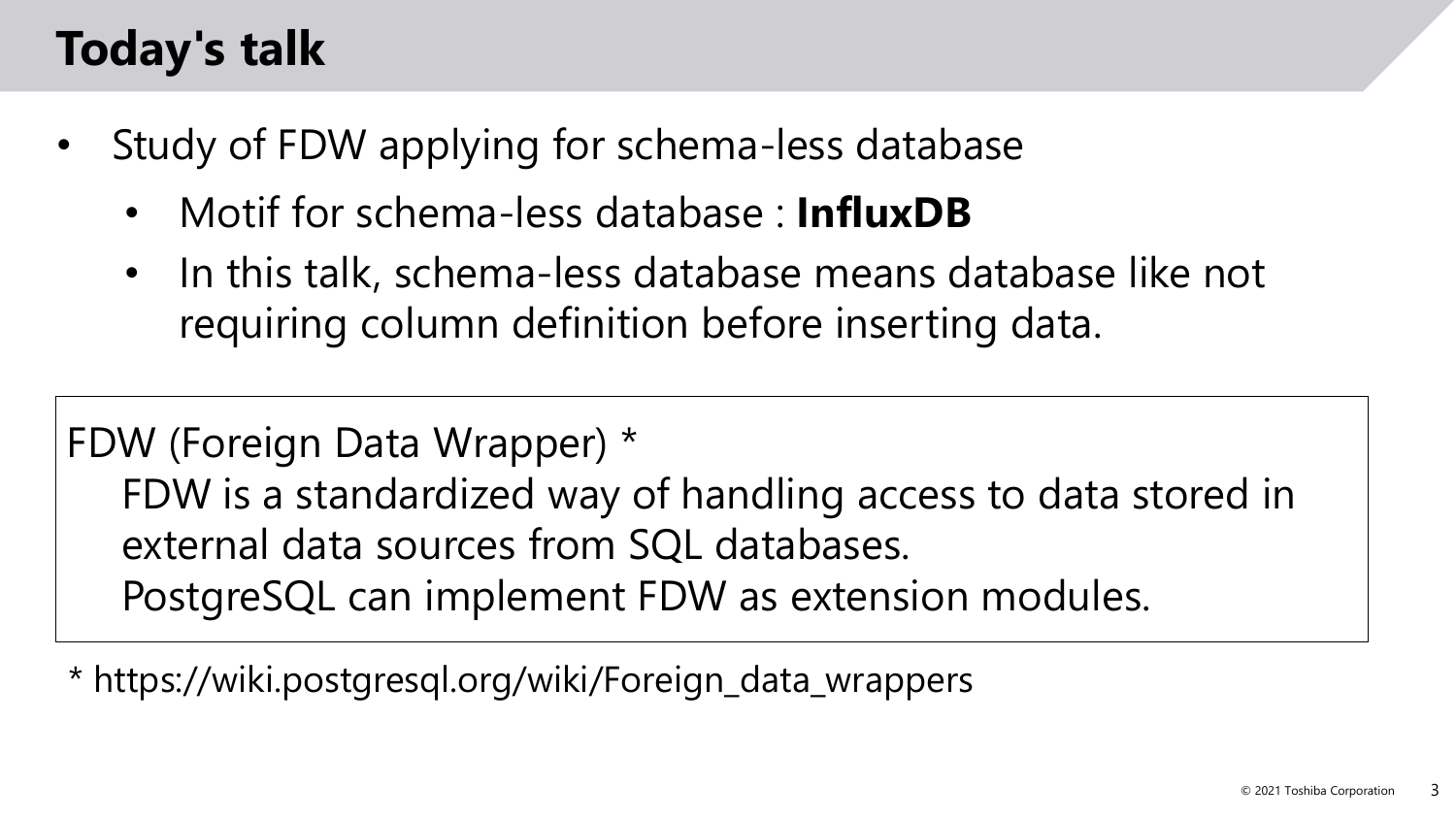## **Agenda**

- What is schema database
- What is InfluxDB
- Current InfluxDB FDW
- Goal
- Design
- Implementation
- Demonstration
- Consideration
- Conclusion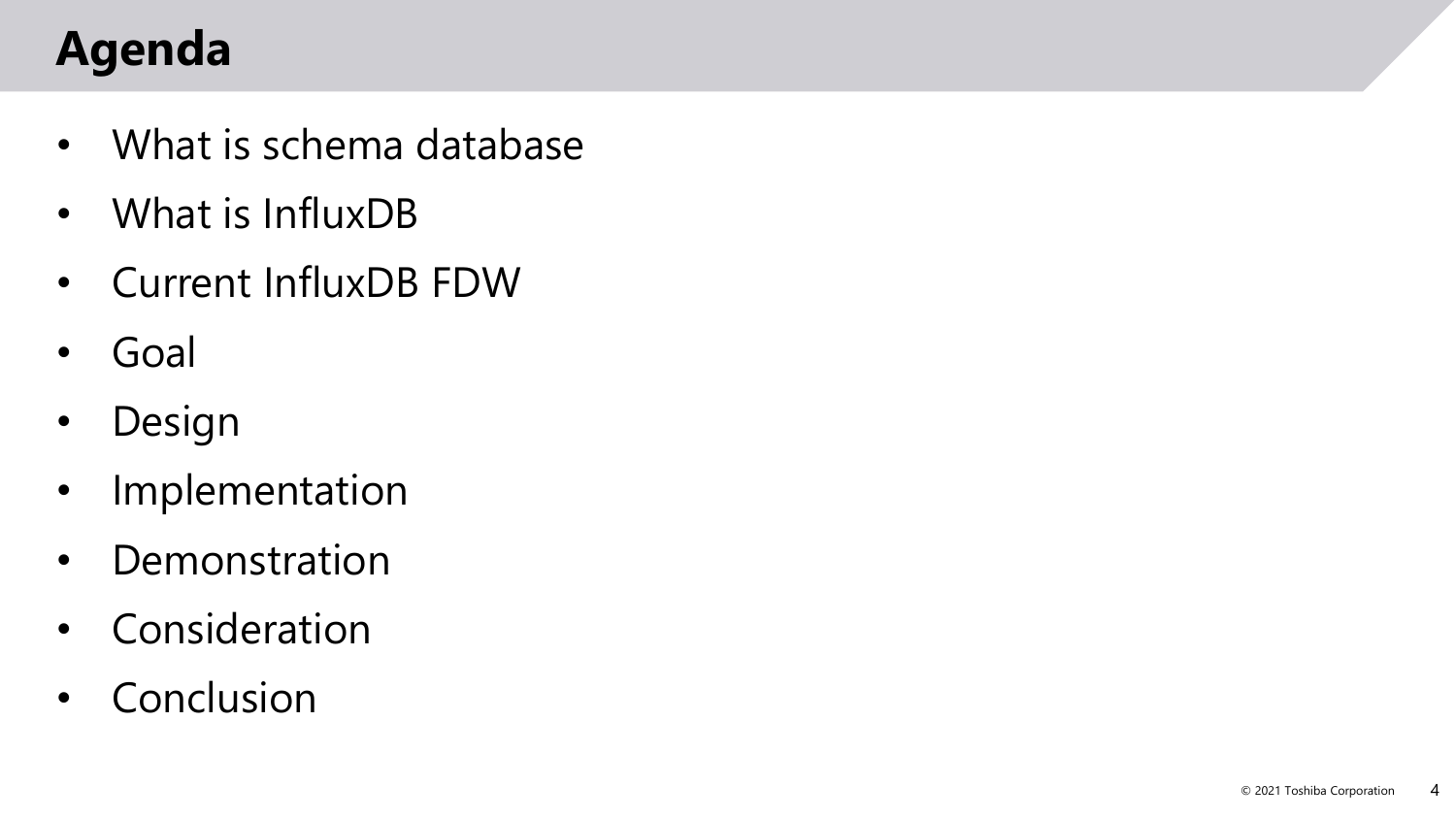#### **What is schema database**

- In database terms, a schema is the organization and structure of database.
- A schema contains schema objects, which could be tables, **columns**, data types, views, stored procedures, relationships, primary keys, foreign keys, etc.

https://database.guide/what-is-a-database-schema/

There are many meanings for the term 'schema'. But in this talk, I focuses only on **columns** as schema objects.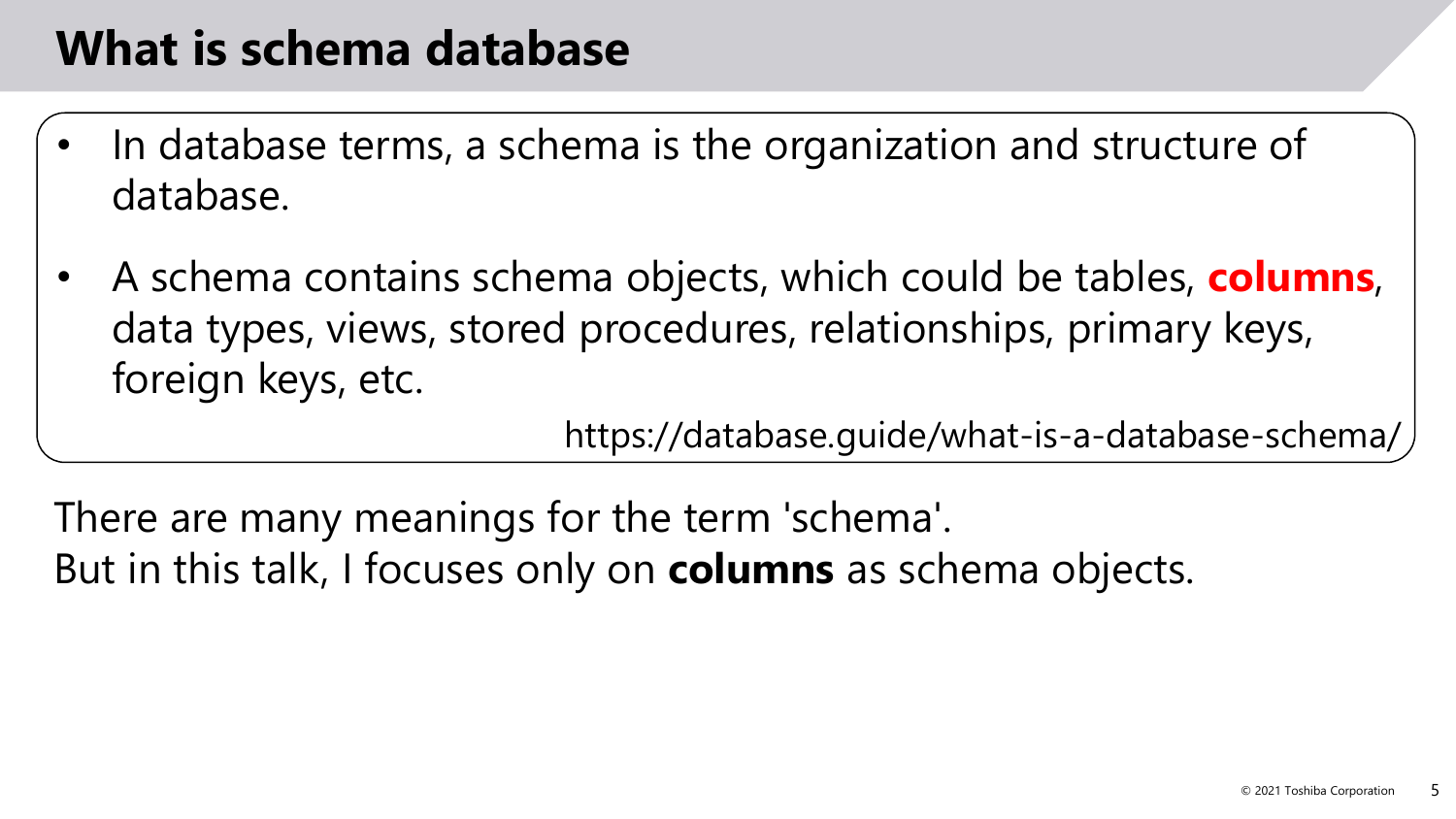## **What is InfluxDB**

- Timeseries database
	- It is easy to manage sensor data of IoT devices, log data etc.
- 

• Elements of data<br>https://docs.influxdata.com/influxdb/cloud/reference/key-concepts/data-elements/

| <b>RDBMS</b>  |                     | <b>InfluxDB</b>            | <b>Explanation</b>                                                                                                                      |
|---------------|---------------------|----------------------------|-----------------------------------------------------------------------------------------------------------------------------------------|
| <b>Table</b>  |                     | <b>Measurement</b>         |                                                                                                                                         |
| <b>Record</b> |                     | <b>Point</b>               |                                                                                                                                         |
| <b>Column</b> | have timestamp type | <b>Timestamp</b><br>(time) | <b>Primary key.</b><br>Point has always one timestamp.                                                                                  |
| <b>Column</b> | have index          | Tag set                    | A pair data of tag key = tag value.<br>All tags has index.<br>Tags are optional, and string value.                                      |
| <b>Column</b> |                     | <b>Field set</b>           | A pair data of field key = field value.<br>Point should have at least one field set.<br>Fields have integer/float/string/boolean value. |
|               | Column              |                            | influxdb keys<br>© 2021 Toshiba Corporation                                                                                             |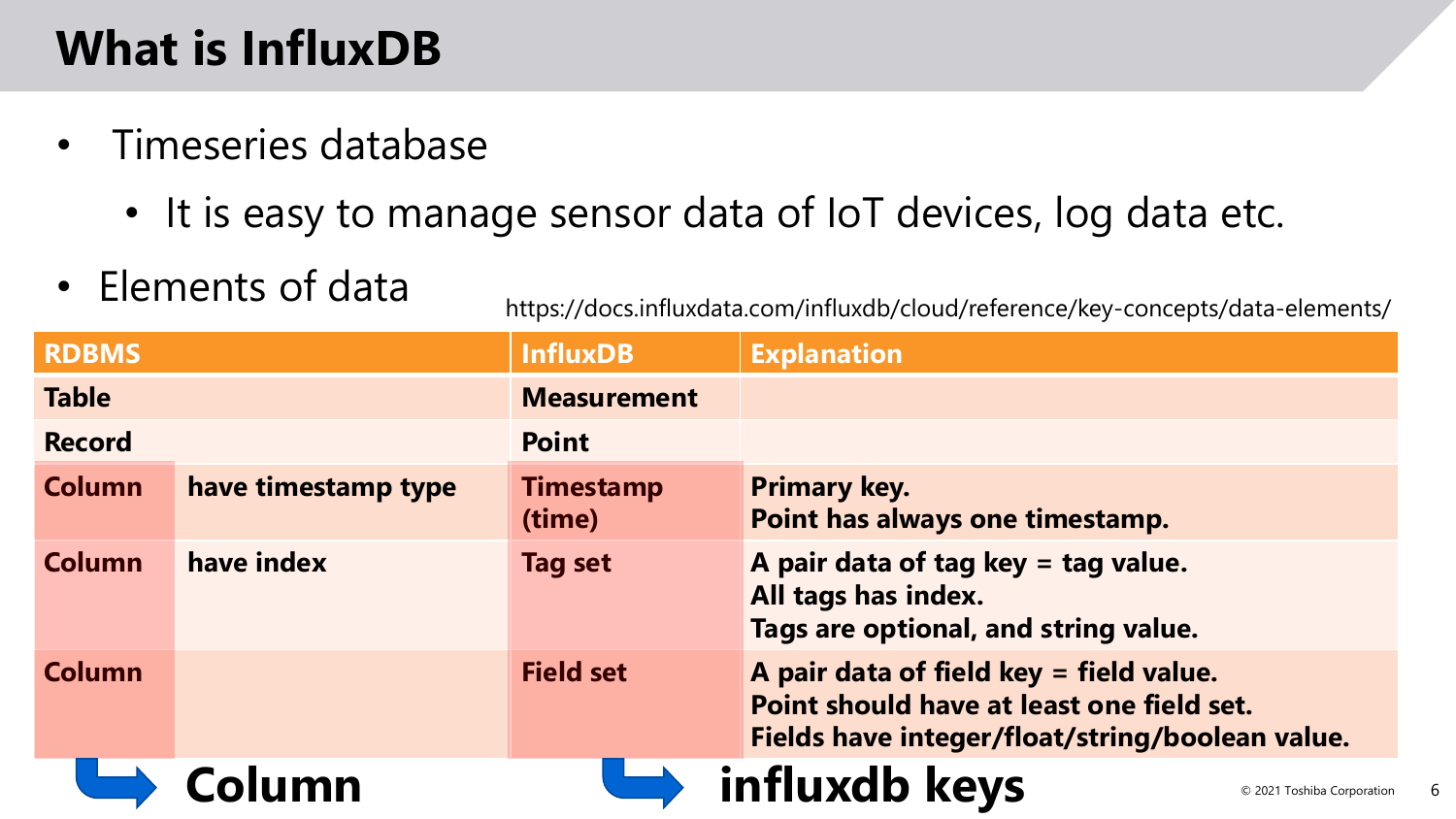#### **What is InfluxDB (cont.)**

- Release versions
	- There are two major versions 1.x and 2.x.
	- But we are focusing on version 1.x at this moment.
- Query language (NoSQL)
	- **InfluxQL** is an SQL-like query language for InfluxDB.
	- There is yet another language **Flux** in InfluxDB.
	- We use InfluxQL because we think it is primary language on 1.x.
- Schema-less feature
	- Application can write new tag(s) and field(s) at anytime without changing schema operation like 'ALTER TABLE'.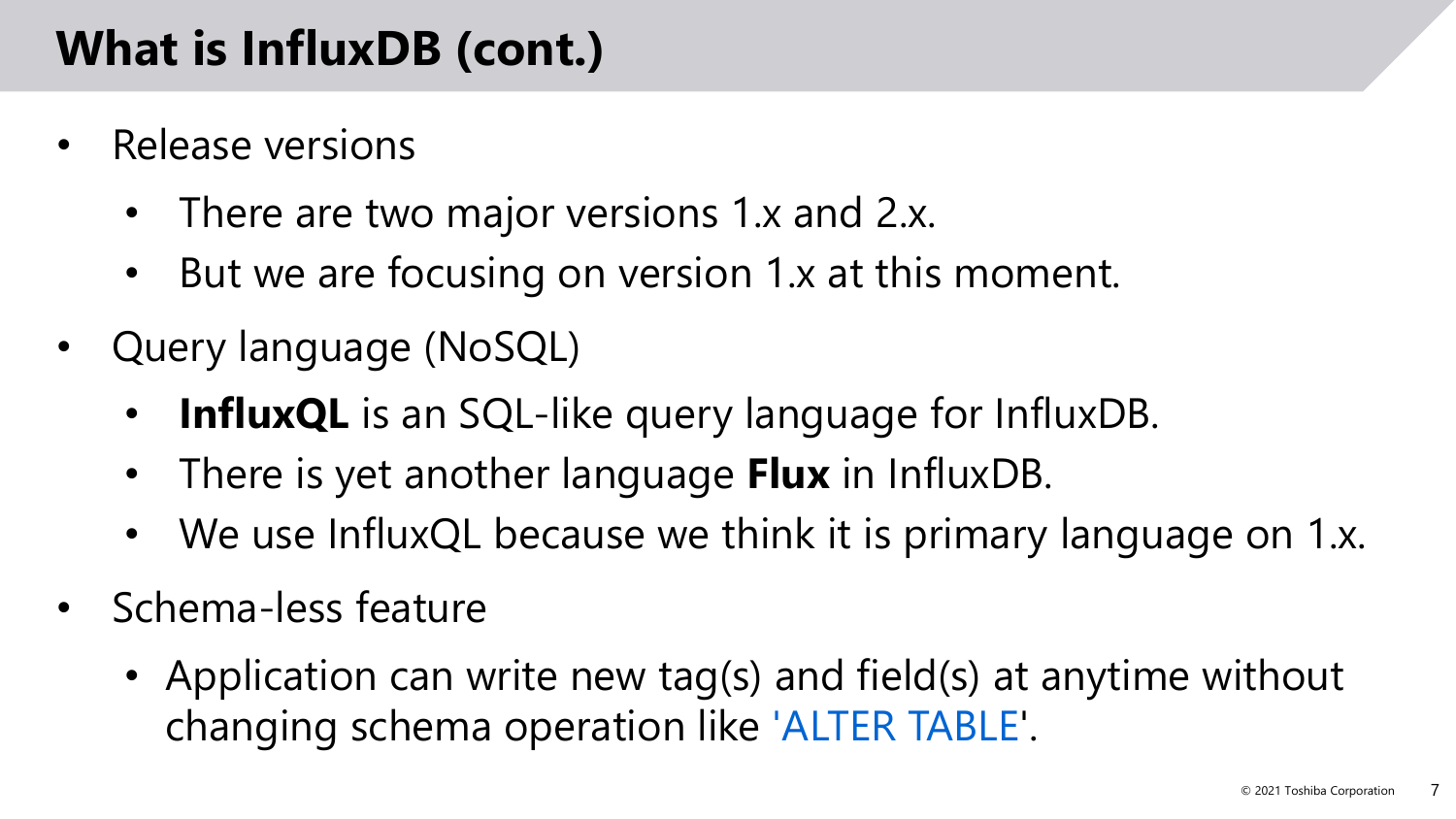#### **What is InfluxDB - Schema-less operation in InfluxDB**



Step 2

#### INSERT s,DEVICE\_ID=DEVICE1 SIG\_A=1 0

| time                         | tag             | field |  |
|------------------------------|-----------------|-------|--|
|                              | DEVICE ID SIG A |       |  |
| 1970-01-01T00:00:00Z DEVICE1 |                 |       |  |

There are only **two** keys of DEVICE ID and SIG A.

InfluxDB client application can add new columns without changing data definition explicitly.

INSERT s,DEVICE ID=DEVICE1, SUB ID=A SIG A=2, SIG B=0.4 1000000000

| <b>Itime</b>         | tag                          | tag | $\vert$ field $\vert$ field |     |                          |  |
|----------------------|------------------------------|-----|-----------------------------|-----|--------------------------|--|
|                      | DEVICE_ID SUB_ID SIG_A SIG_B |     |                             |     | The schema is updated by |  |
| 1970-01-01T00:00:00Z | DEVICE1                      |     |                             |     | <b>INSERT</b> operation. |  |
| 1970-01-01T00:00:01Z | <b>DEVICE1</b>               |     |                             | 0.4 |                          |  |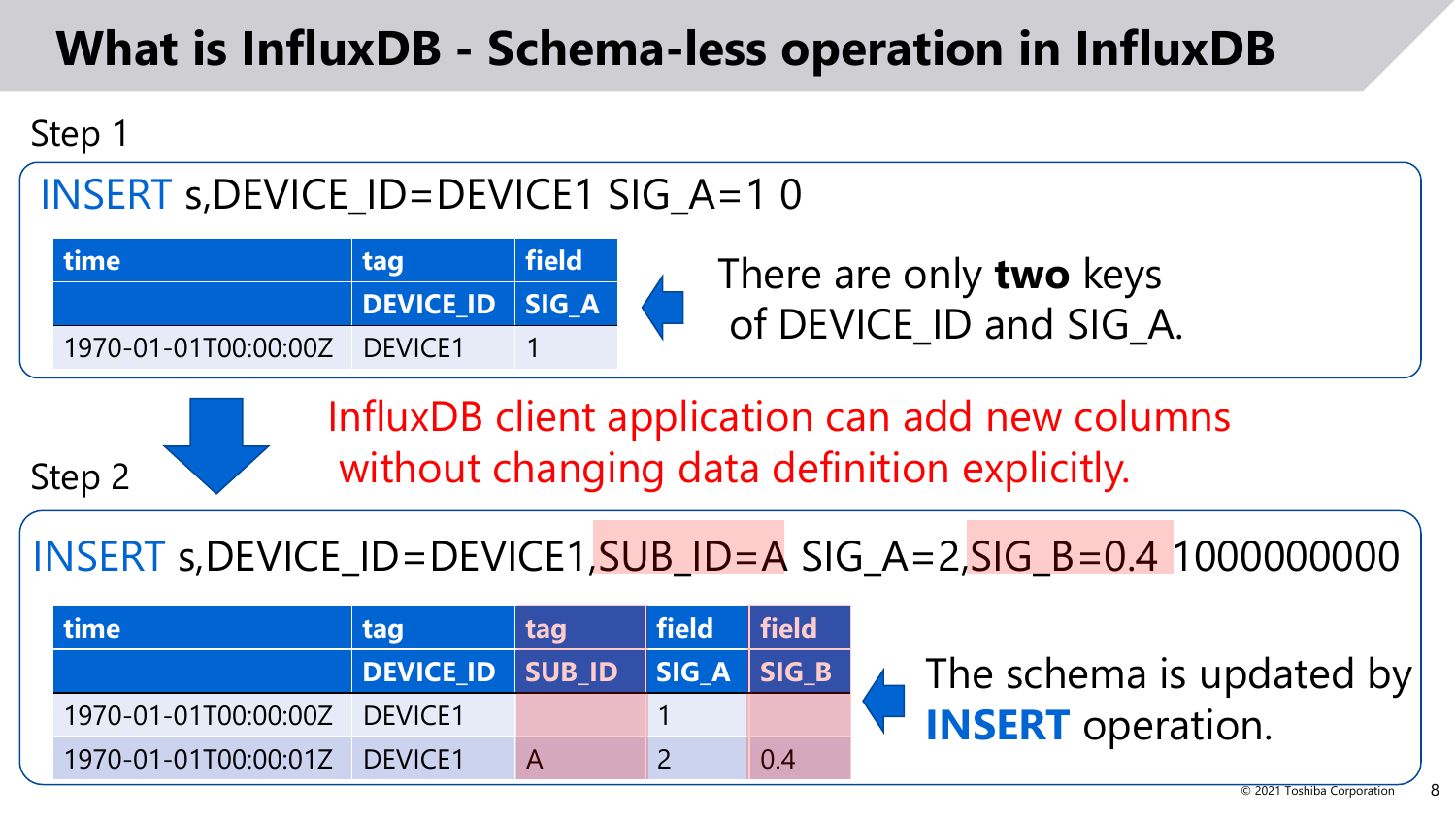#### **Current InfluxDB FDW**

- We have one FDW implementation of InfluxDB.
	- https://github.com/pgspider/influxdb\_fdw
- Current spec
	- Support only scan operation (SELECT)
	- Support push-down WHERE clause and some aggregation
	- The tags and fields are mapped into columns of foreign table 1:1.
- Current problems
	- Support InfluxDB version 2.x
	- Support modify (insert/delete) operation
	- Improve usability for the InfluxDB schema change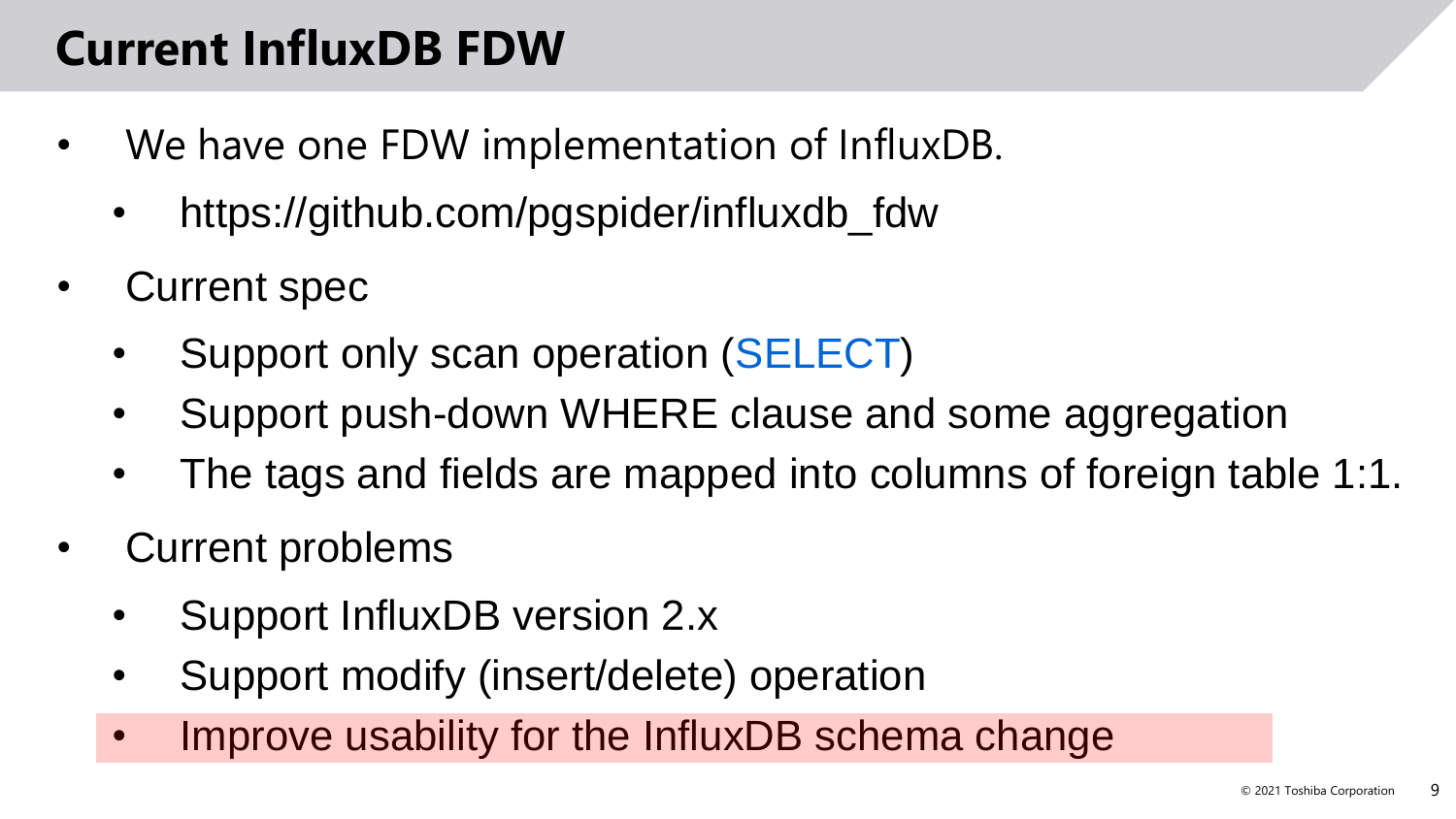#### **Current InfluxDB FDW - Schema change**

- When user writes a data point into InfluxDB, it might be added new tag and/or field keys.
- In this case, user has to update explicitly the foreign table corresponding to the latest measurement of InfluxDB.

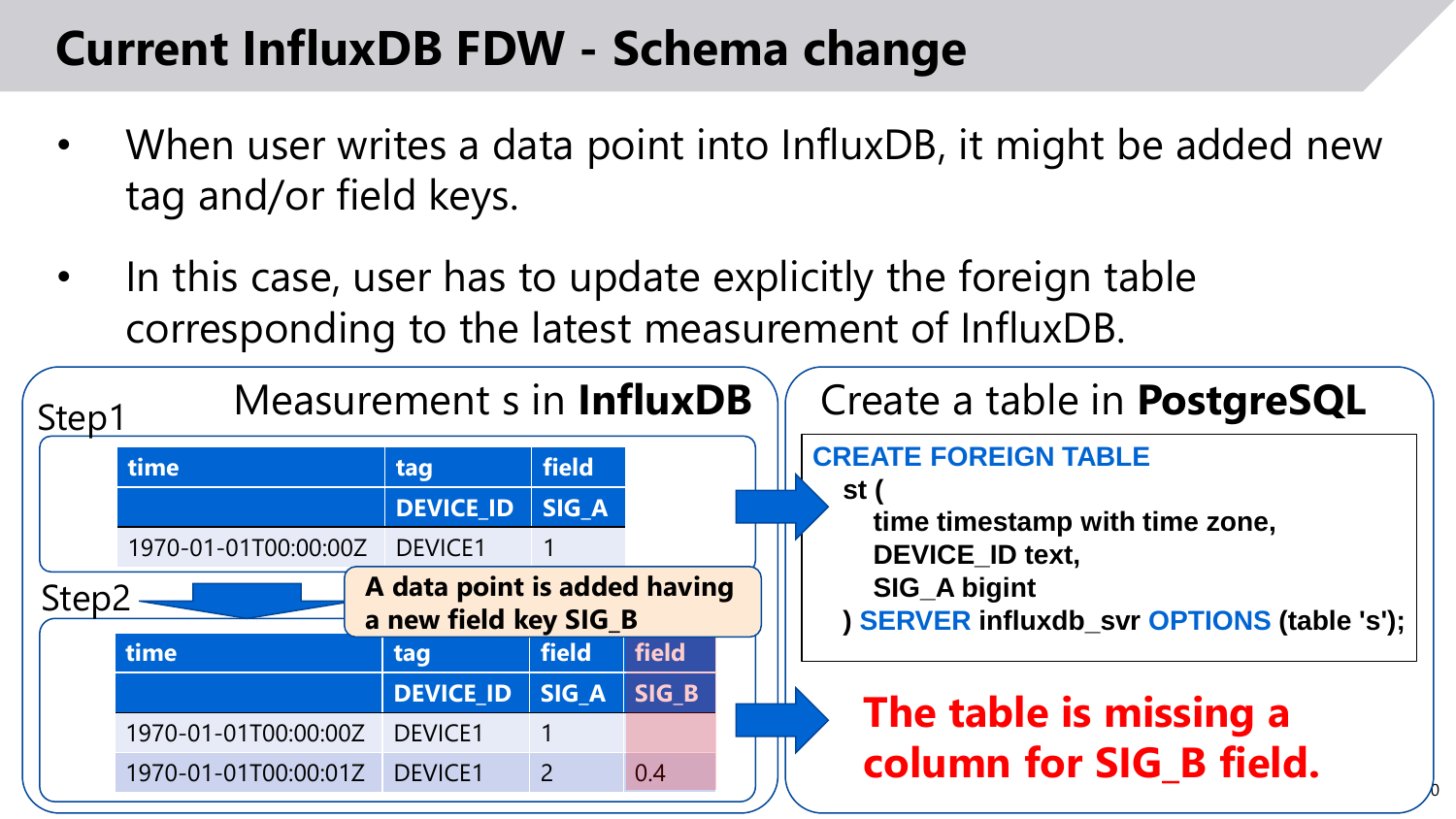#### **Goal**

- Design and implementation of schema-less support in InfluxDB FDW
	- FDW should be able to access data from InfluxDB without knowing actual schema on InfluxDB and changing schema after table creation.
	- FDW should be able to push-down as possible as to prevent performance degradation even on schema-less design.

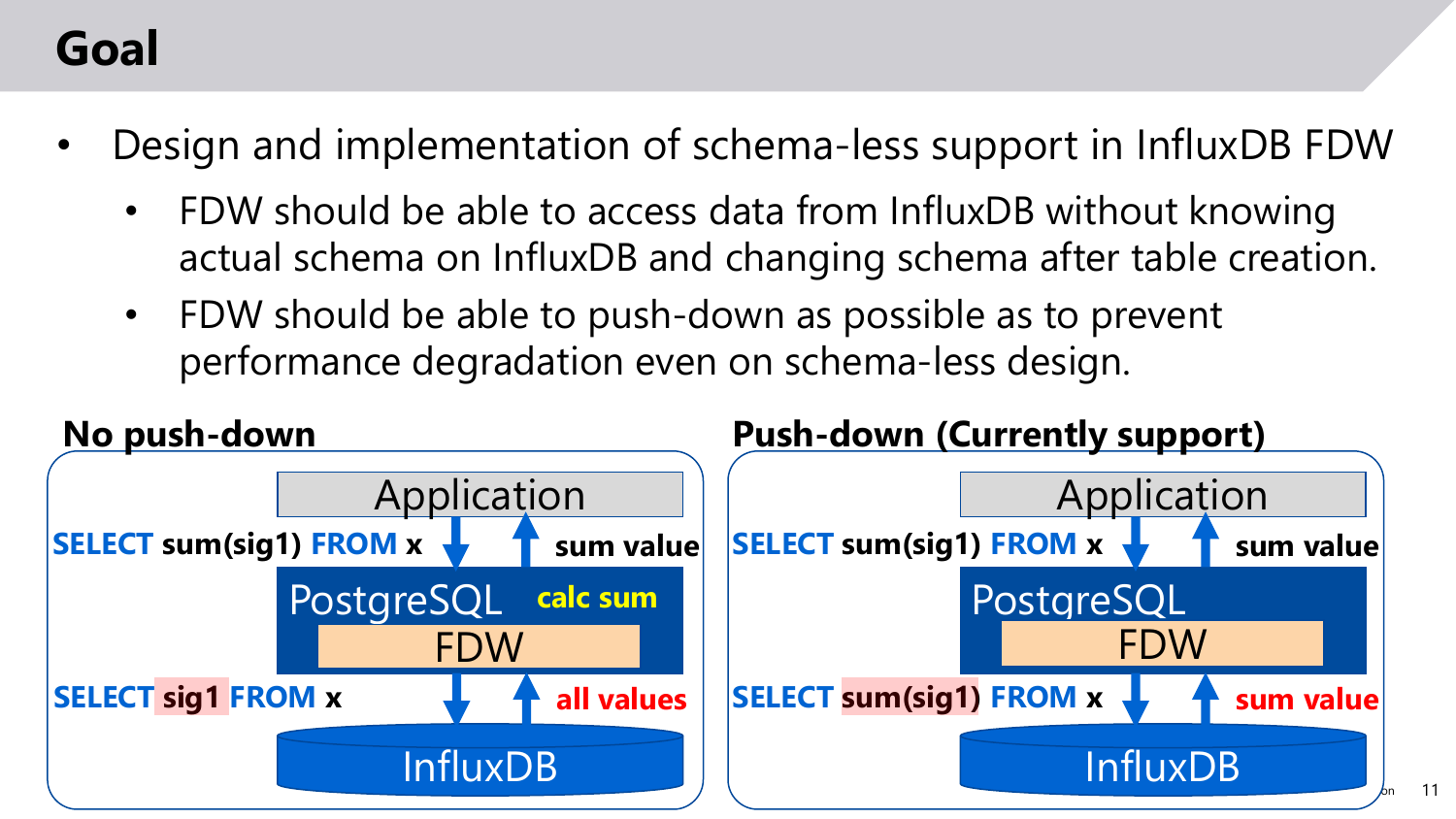## **Design**

- Fix the foreign table schema regardless of the InfluxDB measurement.
	- Against for tag and field set, we map each data set into unstructured data types based on **hstore** type (Two new types of **influxdb\_tags** and **influxdb\_fields**).
	- InfluxDB FDW needs to define two new types to distinguish between tags and fields during deparsing process because there are spec gaps between them on InfluxQL.

```
CREATE FOREIGN TABLE
 st (
   time timestamp with time zone,
   tags influxdb_tags, - This can refer any tags of data point.
   fields influxdb_fields -- This can refer any fields of data point.
 ) SERVER influxdb_svr OPTIONS (table 's');
```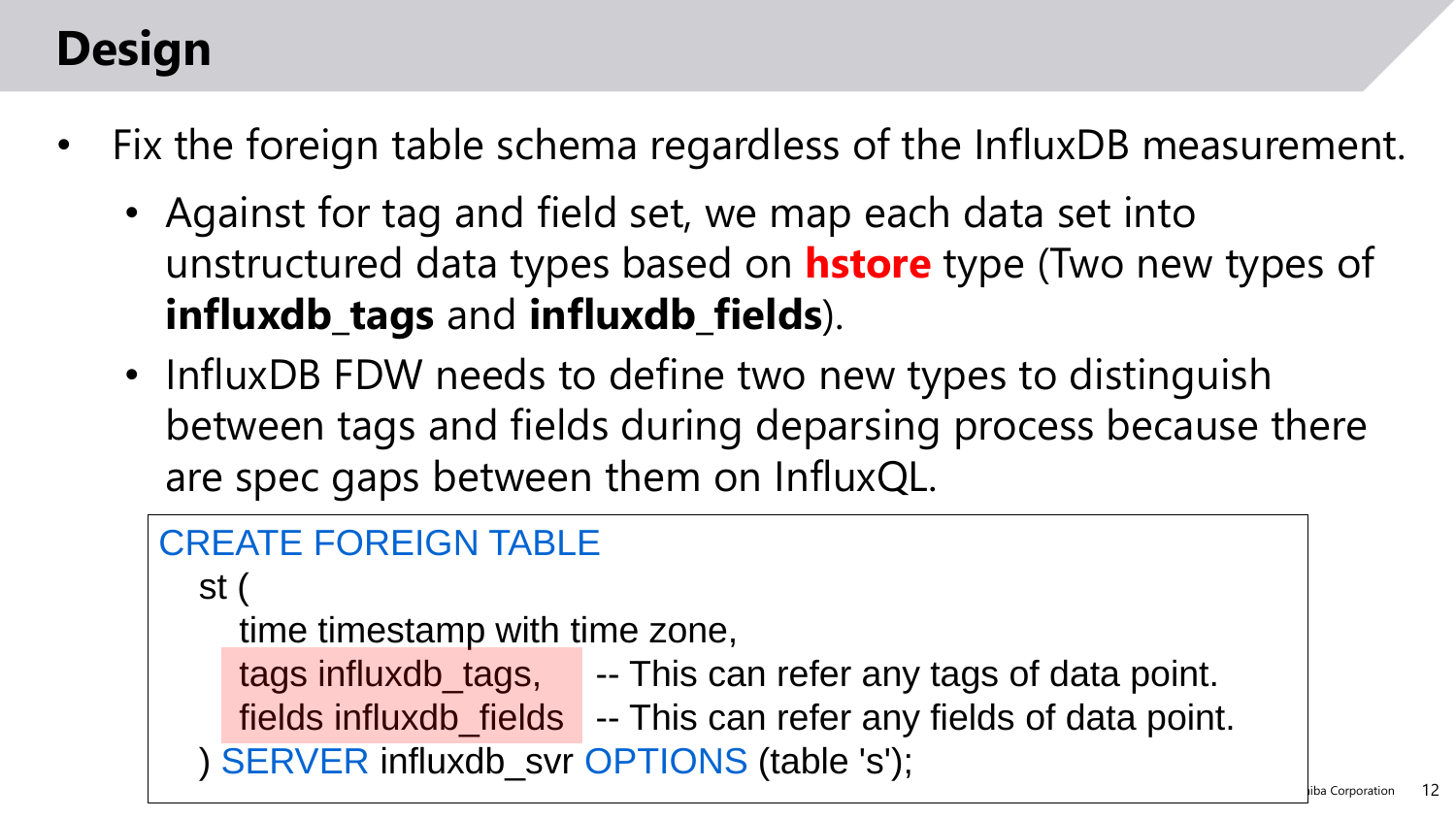## **Design - Definition of unstructured data types**

https://www.postgresql.org/docs/13/hstore.html

- About **hstore** type
	- The **hstore** data type can be used to store sets of **key/value pairs** within a **single** PostgreSQL value as string.

```
ex.) '"col1"=>"1", "col2"=>"a"'
```

```
"col1" and "col2" are keys.
```
"1" is value of "col1" key and "a" is value of "col2" key.

Overview of definition of influxdb\_tags (same for influxdb\_fields)

#### CREATE TYPE **influxdb\_tags;**

CREATE FUNCTION influxdb\_tags\_in(cstring) RETURNS influxdb\_tags AS **'\$libdir/hstore', 'hstore\_in' -- use hstore function** LANGUAGE C STRICT IMMUTABLE PARALLEL SAFE;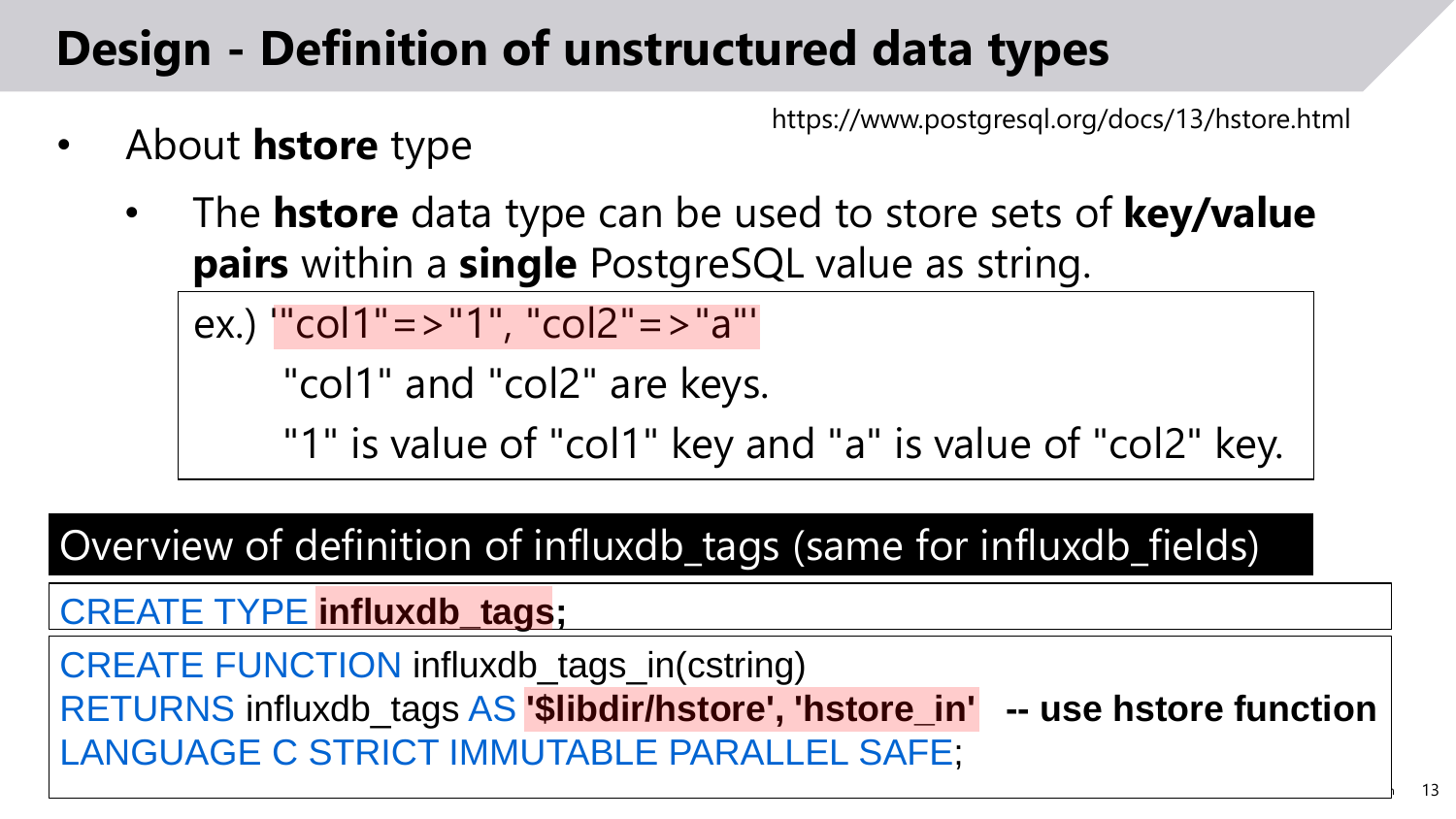#### **Design - Definition of unstructured data types (cont.)**

```
CREATE TYPE influxdb_tags (
```

```
INPUT = influxdb_tags_in,
```
**...** );

);

**...**

CREATE FUNCTION fetchval(influxdb\_tags, text) RETURNS text AS **'\$libdir/hstore', 'hstore\_fetchval' -- use hstore function** LANGUAGE C STRUCT IMMUTABLE PARALLEL SAFE;

```
CREATE OPERATOR -> (
```
 $LEFTARG = influxdb\_tags,$ 

RIGHTARG = text,

PROCEDURE **= fetchval -- use hstore function**

 $\sqrt{202}$   $\sqrt{20}$ If possible, I thought it is better to have a way to define alias type using hstore like **"CREATE TYPE influxdb\_tags ALIAS hstore".**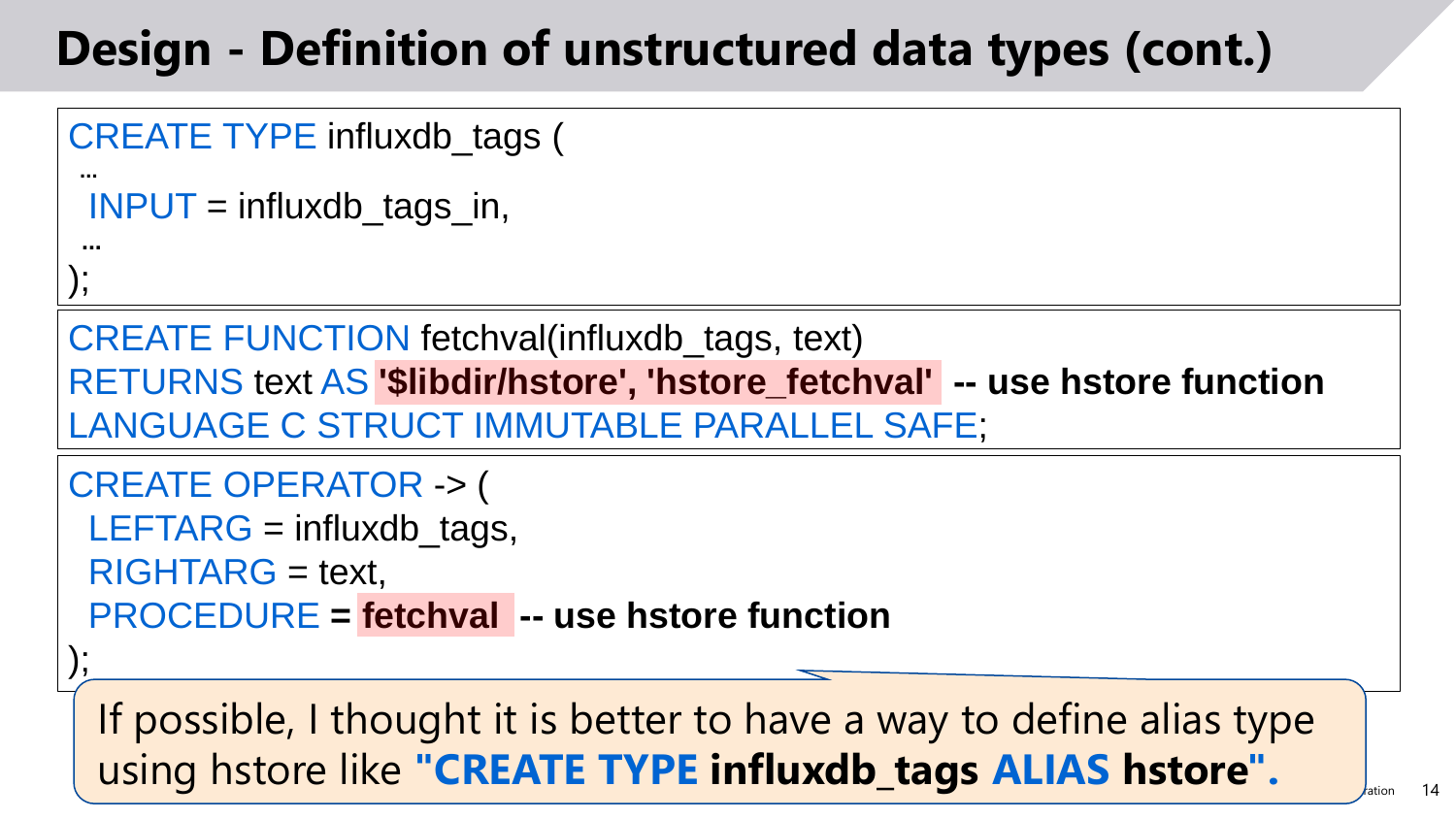## **Design - How to refer the influxdb keys**

• Using arrow operator, "key"->"value" expression can be used to refer the "value" of the specified "key" within influxdb\_tags and or influxdb fields variables.

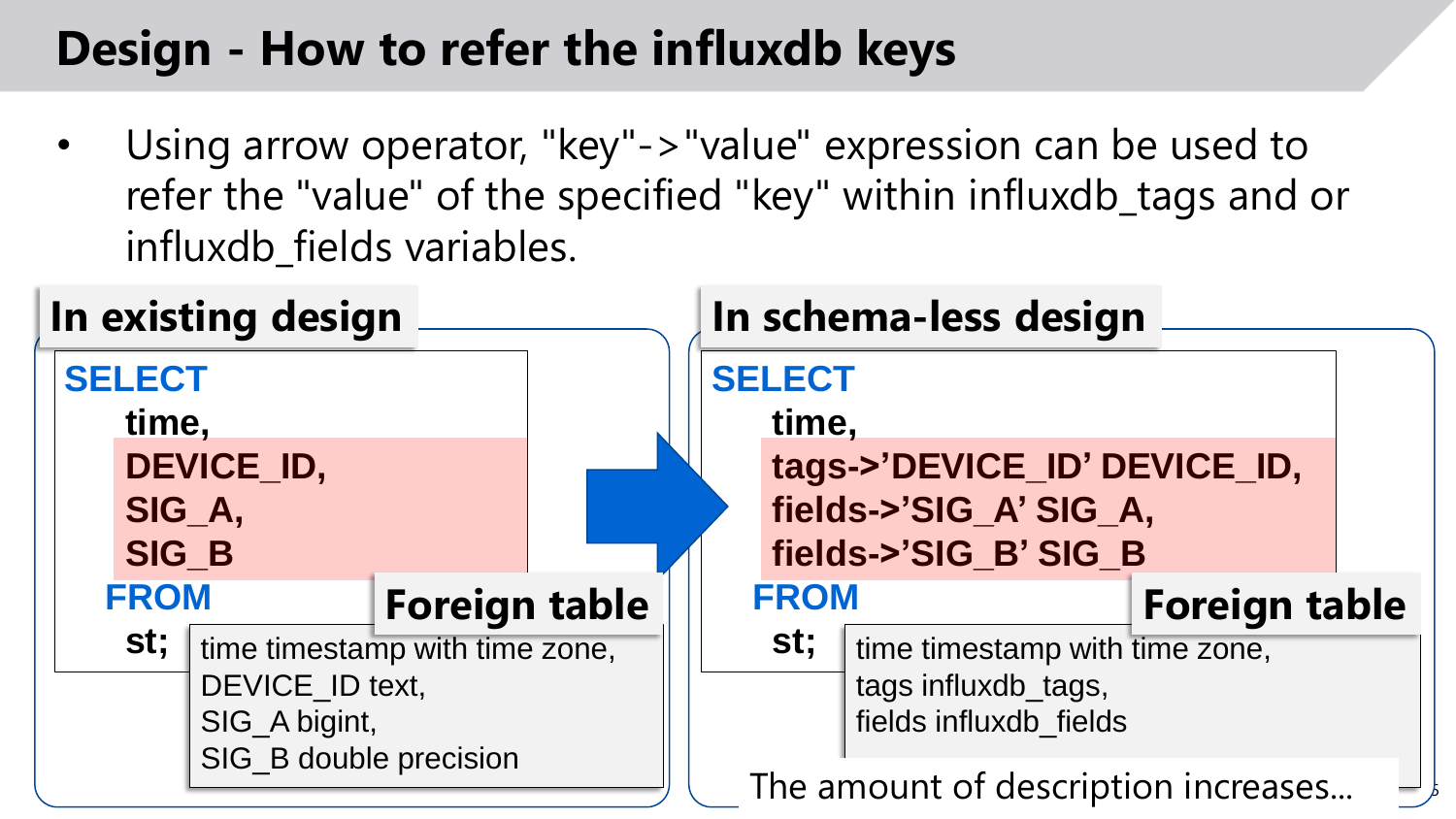#### **Design - How to get all data from foreign table**

- In SQL **"SELECT \*"** statement can get all data from a foreign table.
- In this query, we do not specify tag and/or field keys, so FDW is difficult to output values of keys in separate columns.
- This is not compatible output behavior with existing InfluxDB FDW.

| ex.) SELECT * FROM st; |      |                                                                                   |  |  |  |
|------------------------|------|-----------------------------------------------------------------------------------|--|--|--|
| time                   | tags | fileds                                                                            |  |  |  |
|                        |      | 1970-01-01 00:00:00+00   "DEVICE_ID"=> "DEVICE1"   "SIG_A"=> "1", "SIG_B"=> "0.4" |  |  |  |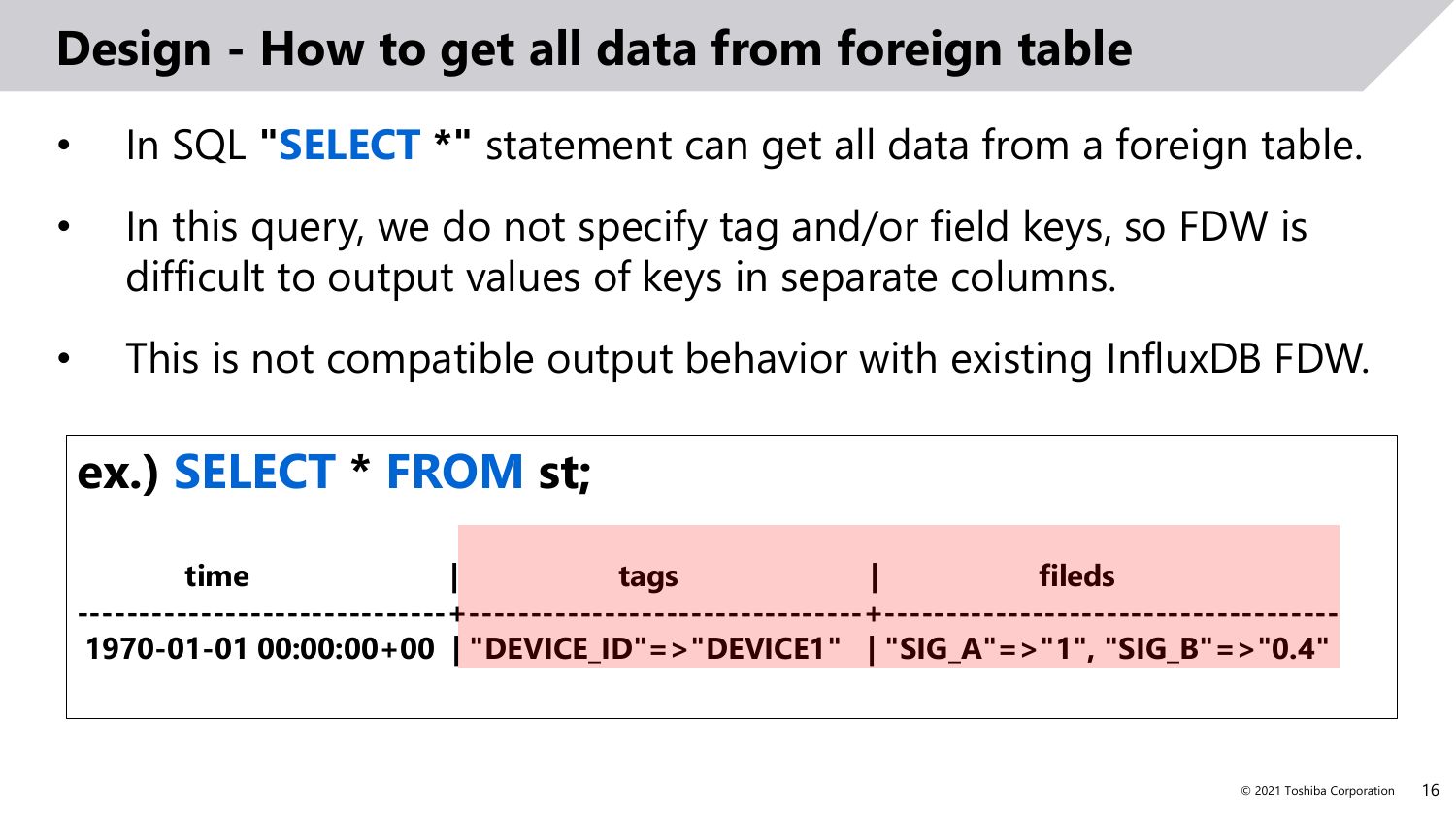#### **Design - How to support aggregation**

• Support push-down aggregate function having arguments if influxdb\_tags and/or influxdb\_fields refer a const string using arrow operator '->'.

#### **ex.) SELECT COUNT(fields->'SIG\_A') FROM st;**

• Support also push-down aggregate function having arguments if influxdb\_tags and/or influxdb\_fields refer a const string using arrow operator '->' and they are **explicitly casted** as bigint, double precision and boolean. GROUP BY can be specified in the same way.

#### **ex.) SELECT SUM((fields->'SIG\_A')::bigint) FROM st GROUP BY (tags->'DEVICE\_ID');**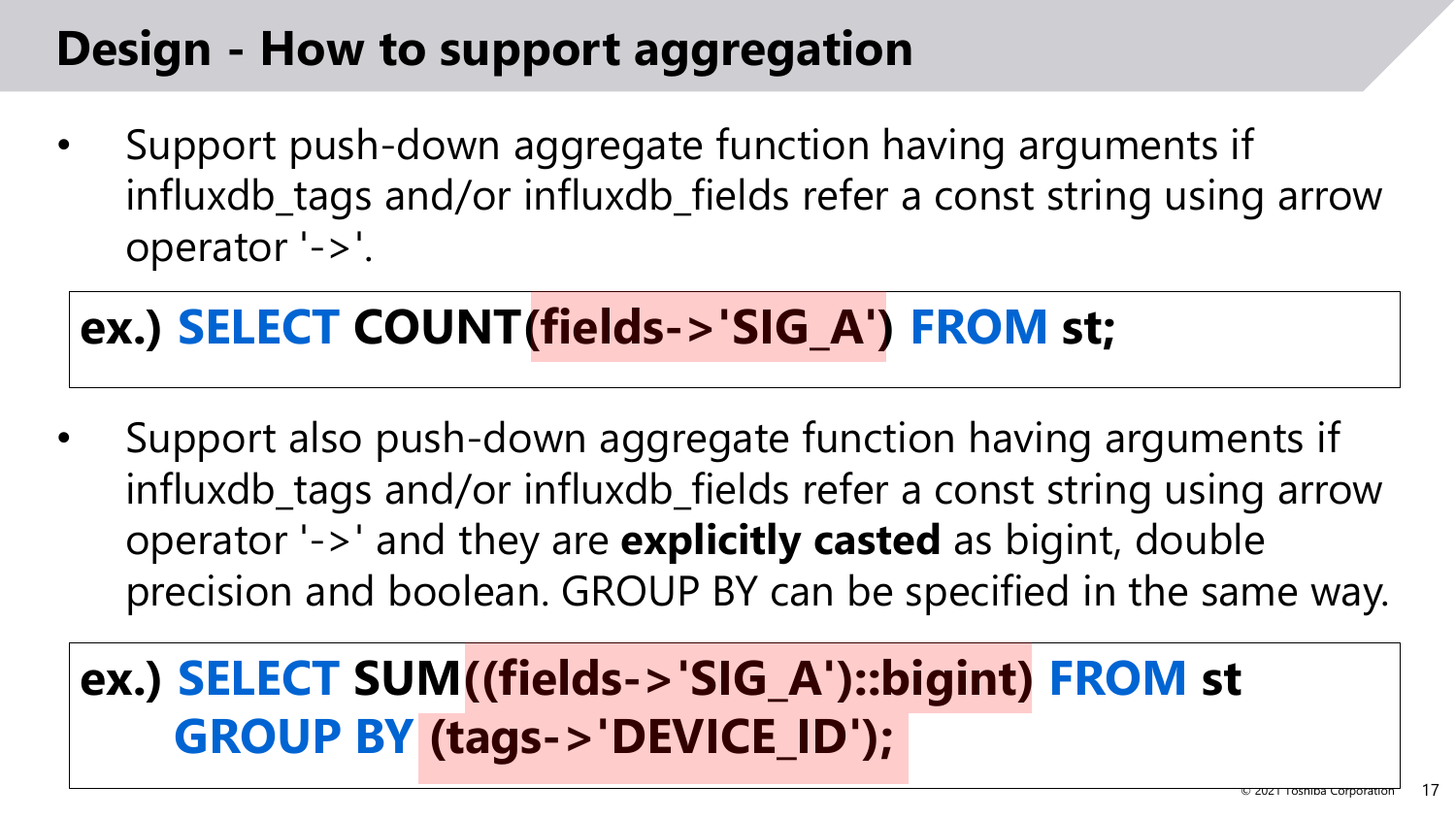#### **Design - Handling wrong referring keys**

- InfluxDB behavior for non-existing influxdb keys.
	- InfluxDB does not treat as errors and do not return data.
	- FDW also apply the same policy as InfluxDB itself.



- If influxdb\_tags and influxdb\_fields are specified in reverse
	- Because InfluxDB behaves differently depending on tag or field, FDW should also change its behavior depending on whether it is tag or field.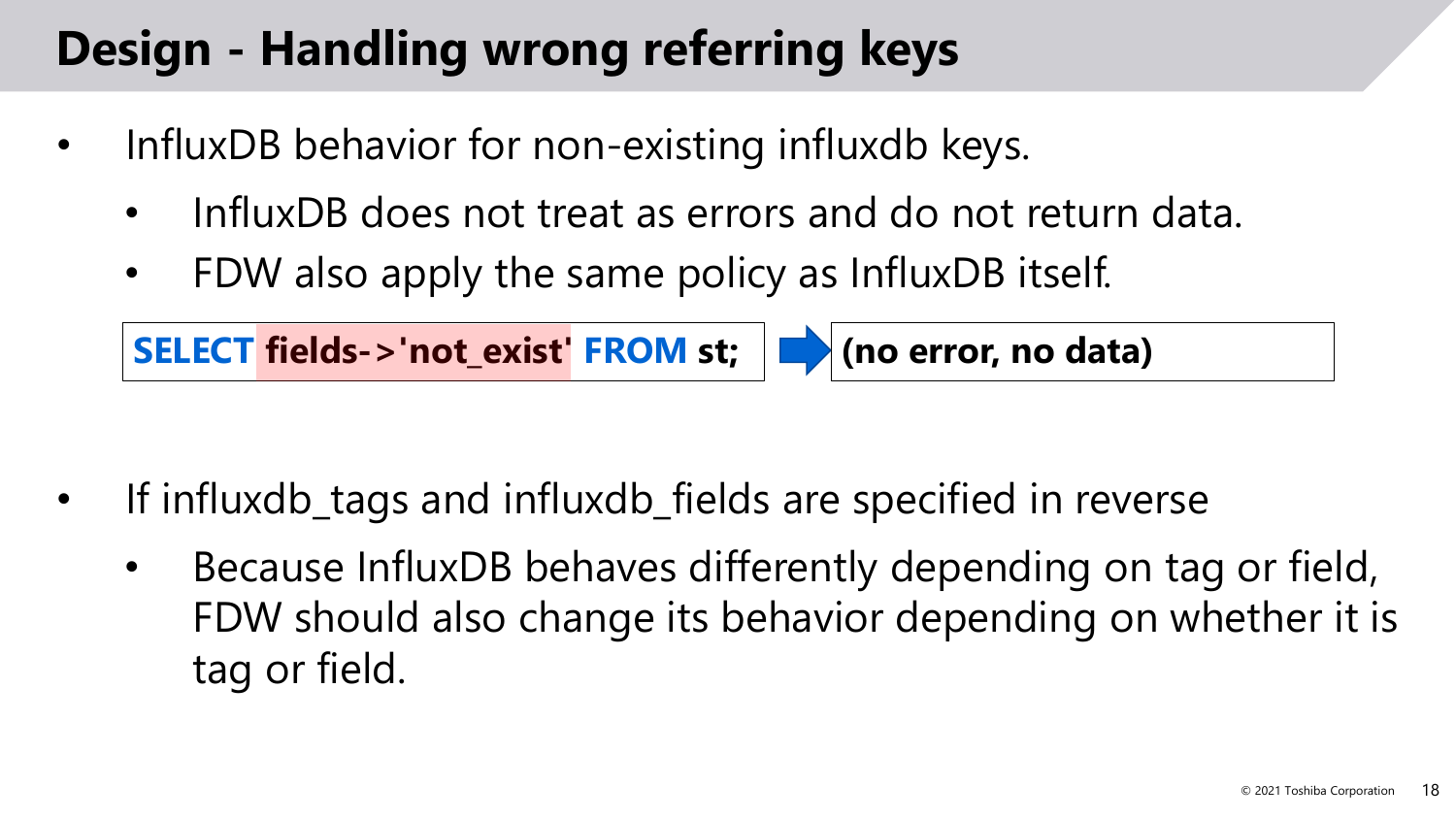#### **Design - Handling wrong referring keys (cont.)**

• However if the keys are specified incorrectly, FDW may not be able to get correct results or execute push-down efficiently.



**'tag' named field keys not existed in InfluxDB.**

**GROUP BY field key is ignored in InfluxDB, so the result will not be expected.**

```
SELECT count(tags->'field')
FROM st GROUP BY tags->'field'; wrong results
```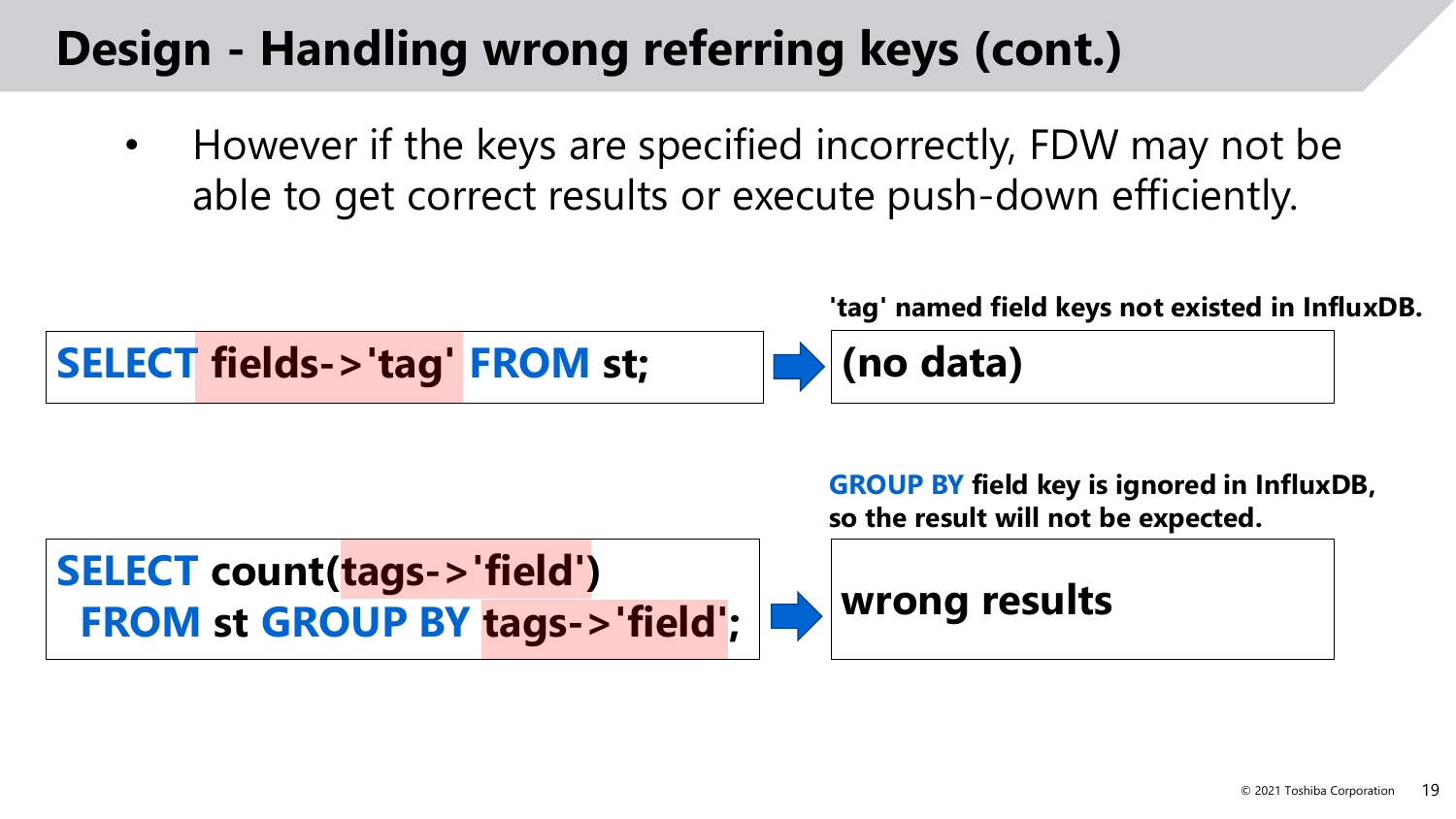## **Design - Distinguishing tag and field keys in FDW**

- There is a way to get **tag key names** by using dedicated query SHOW TAG KEYS. And FDW will get this **tag key names** by using this query only when IMPORT FOREIGN SCHEMA is executed.
- FDW can also determine the **tag key names** by **table option 'tags'**  manually. But it is not easy to use.
- In the future, we'd like to automate detecting the tags key names.

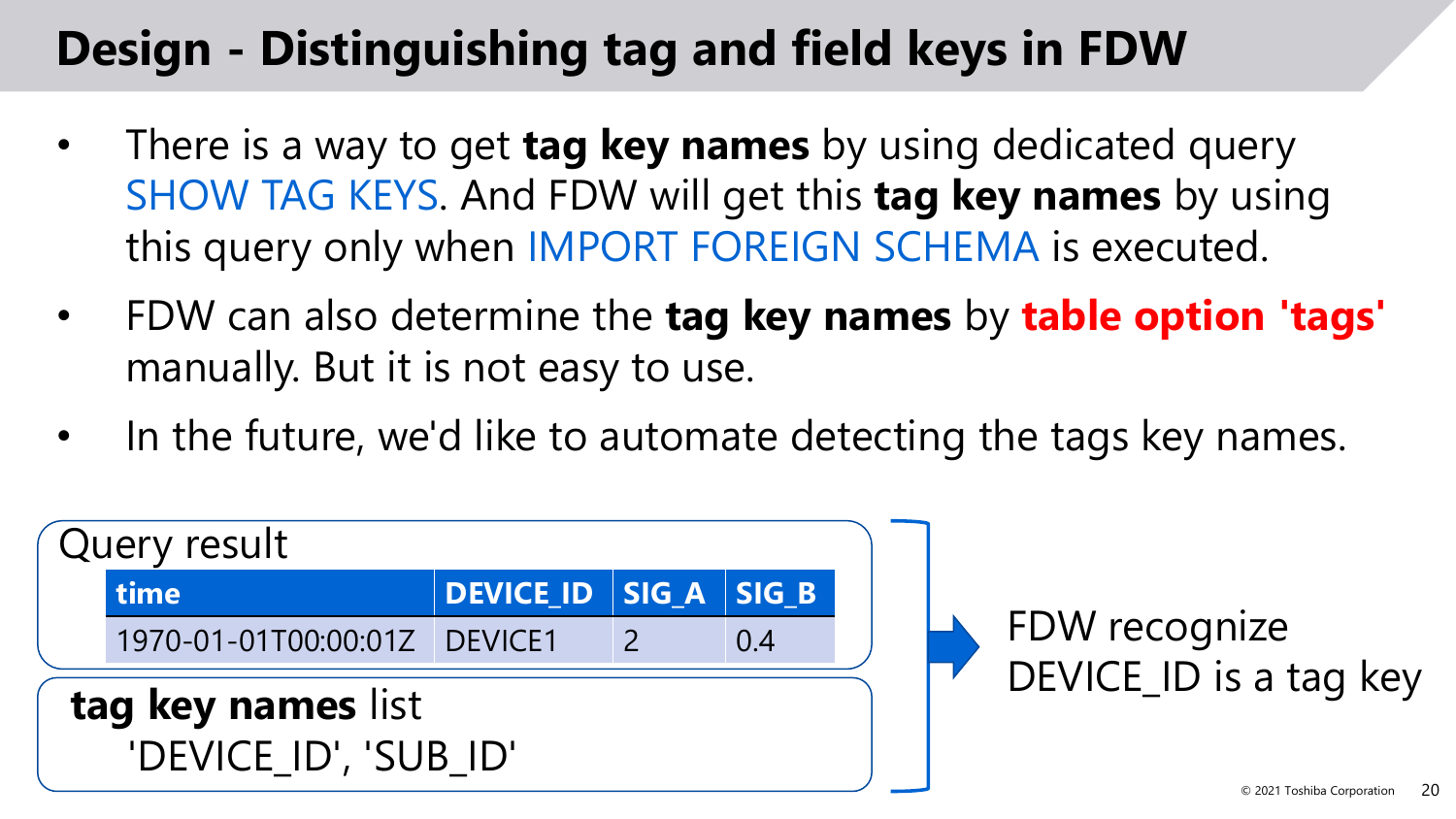#### **Implementation**

#### Callback routines required for scanning support in FDW

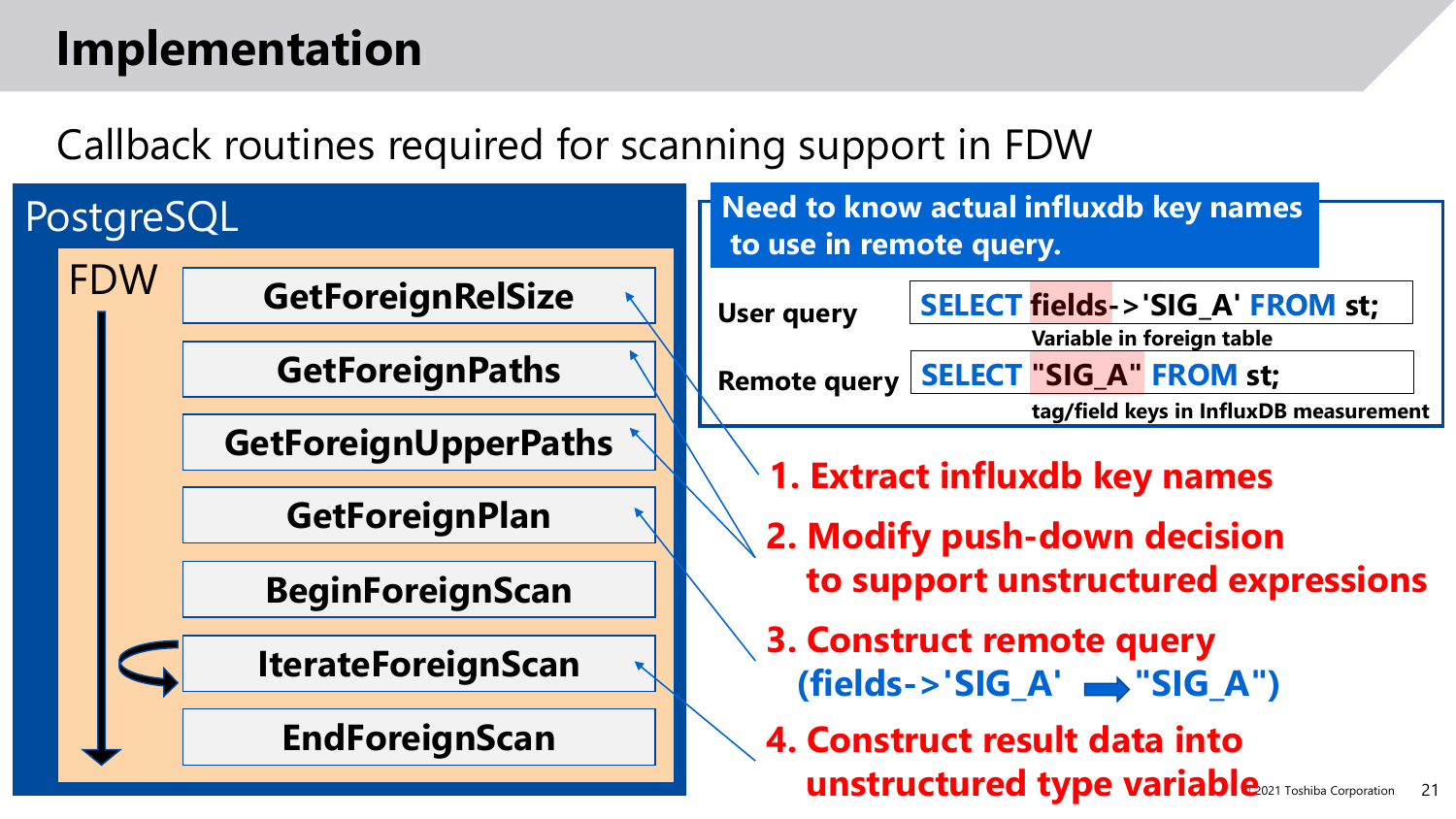#### **Implementation - Extract infuxdb key names**

- Extract influxdb key names from target list
	- In GetForeignRelSize, FDW can get **influxdb key names** by extracting const string values which are referred as influxdb\_tags and influxdb\_fields variables from PlannerInfo's **processed\_tlist**.
	- And the result is stored as a list in FDW private data later use.

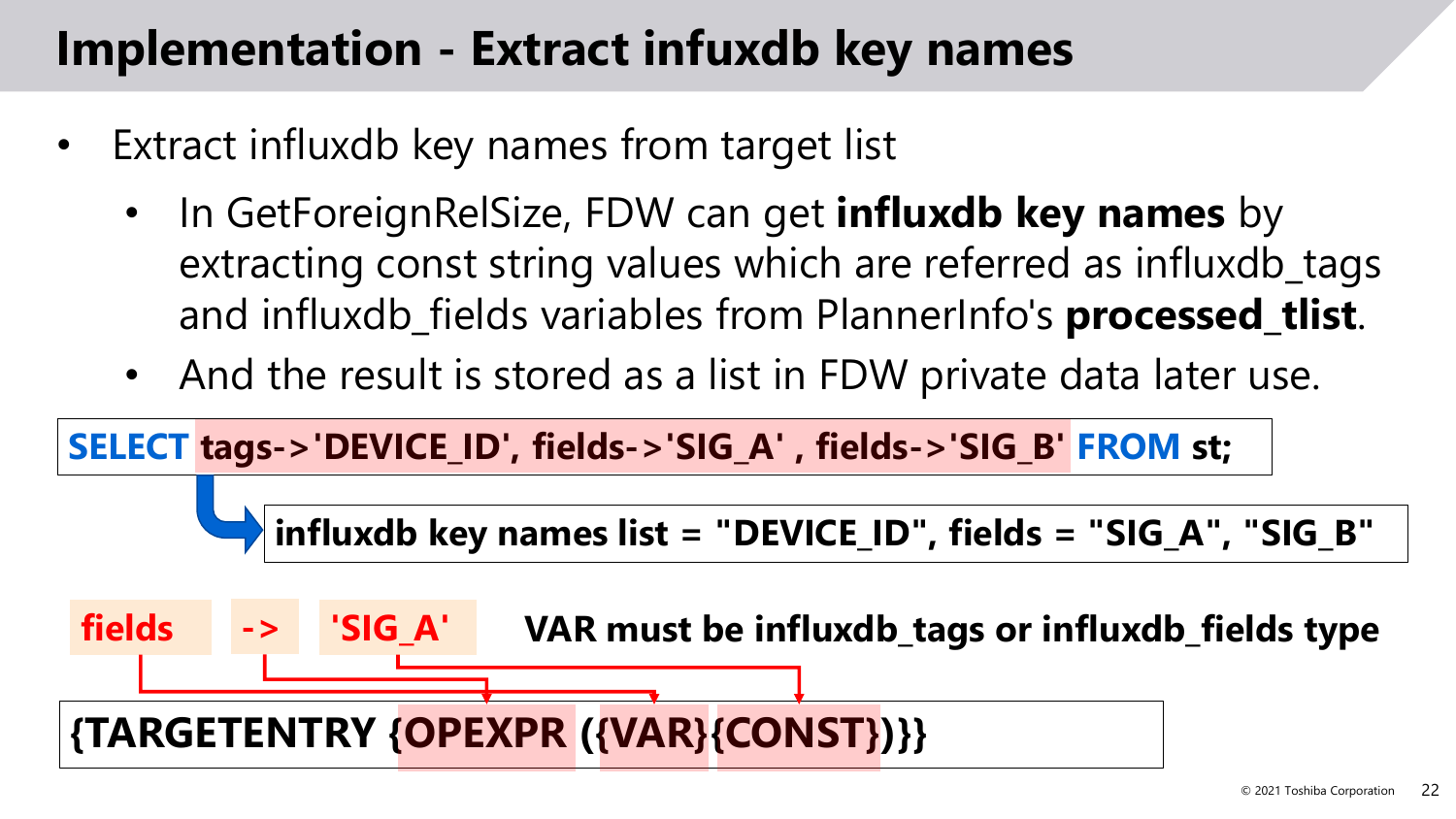#### **Implementation - Modify push-down decision**

Modify push-down decision to support unstructured expressions

**Expressions to allow push-down for arrow operator ->**

|                 |               | ex.) SELECT fields->'SIG_A' FROM st; |                                           |         |                 |  |
|-----------------|---------------|--------------------------------------|-------------------------------------------|---------|-----------------|--|
| <b>{OPEXPR</b>  |               | $\{VAR\}$                            | $\{CONST\}\$                              |         |                 |  |
|                 | $\rightarrow$ | tags / fields                        |                                           | 'SIG_A' |                 |  |
| <b>Operator</b> |               |                                      | Variable influxdb_tags<br>influxdb fields |         | <b>Constant</b> |  |

**Expressions to allow push-down for arrow operator -> with explicit casting**

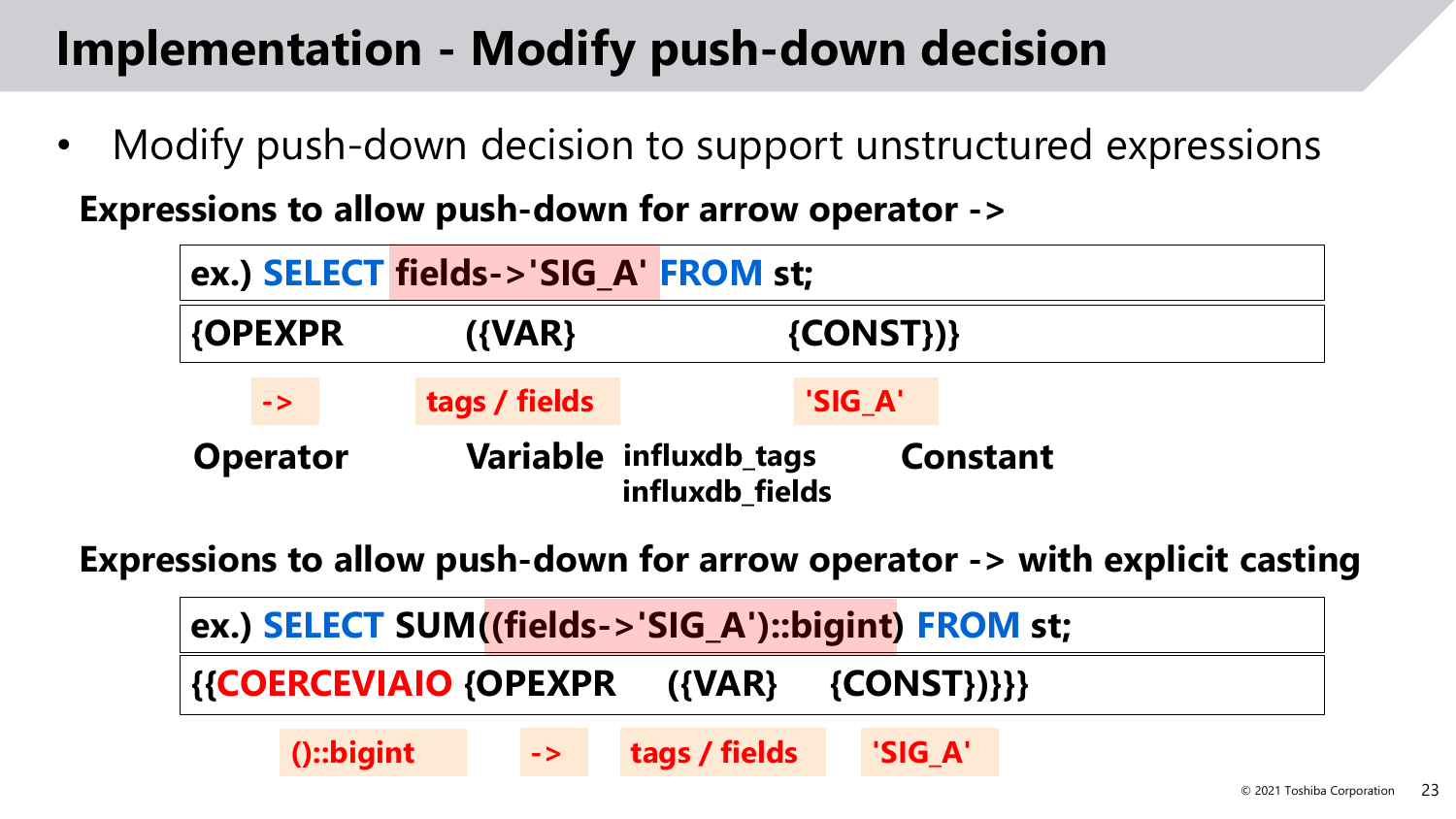#### **Implementation - Construct remote query**

• Construct remote query for unstructured expressions **Scanning for simple base relation**

**ex.) SELECT tags->'DEVICE\_ID', fields->'SIG\_A' FROM st;**

This can be realized by using **influxdb key names list** obtained former in GetForeignRelSize.

**Remote query: SELECT "DEVICE\_ID", "SIG\_A" FROM s;**

**Scanning with aggregation**

**ex.) SELECT SUM((fields->'SIG\_A')::bigint) FROM st; Remote query: SELECT SUM("SIG\_A") FROM s;** This can be realized by deparsing expression **"{AGGREF ({TARGETENTRY {COERCEVIAIO {OPEXPR ({VAR}{CONST})}}})}"** into **"Aggregate Function name ("Const")".**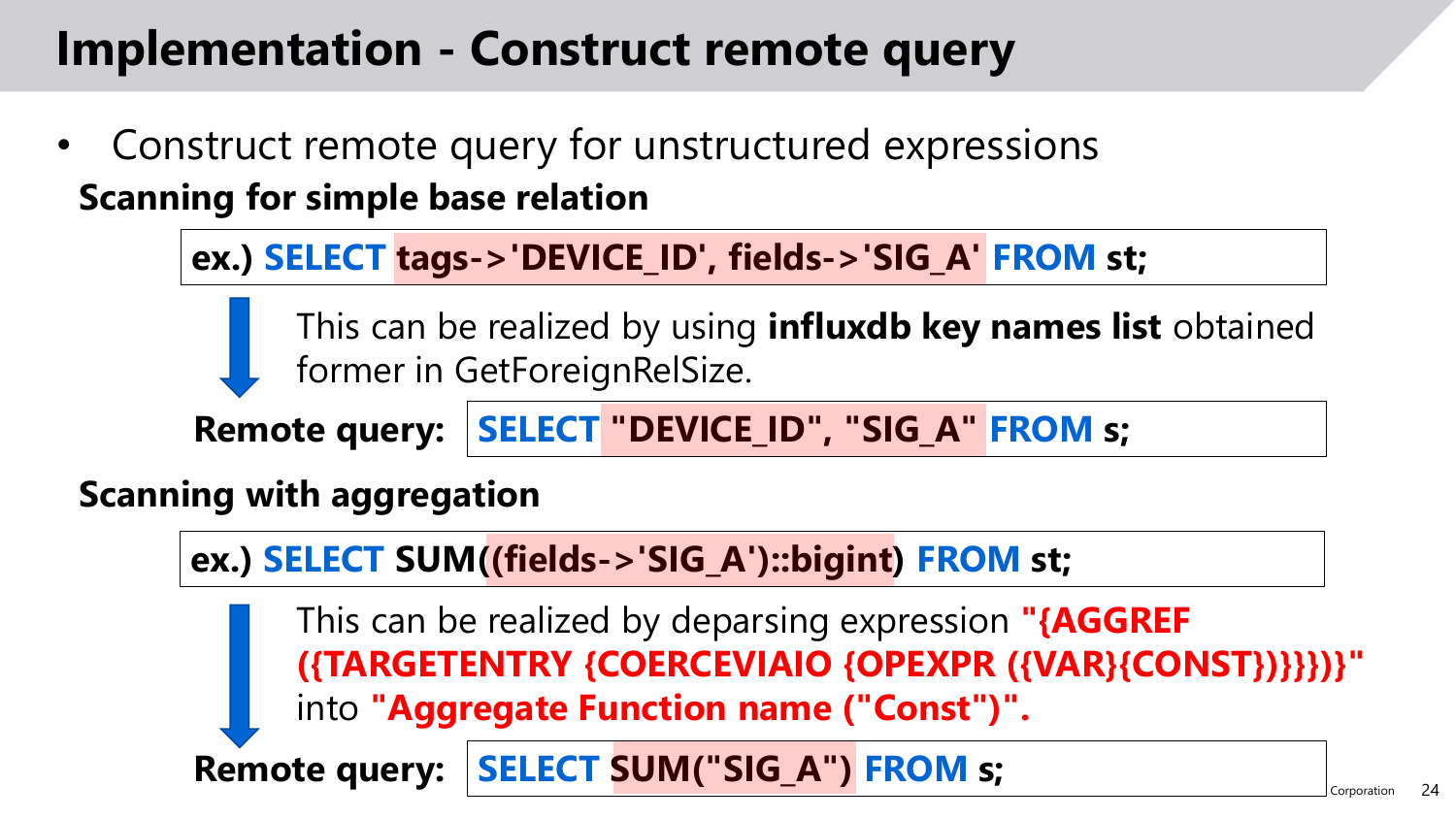#### **Implementation - Construct result row data**

- Constructing result data into unstructured type variable
	- In IterateForeignScan, FDW queries to InfluxDB and obtained values of tags and fields are stored into influxdb\_tags variable and influxdb\_fields variable in each by using **tag key names** list.

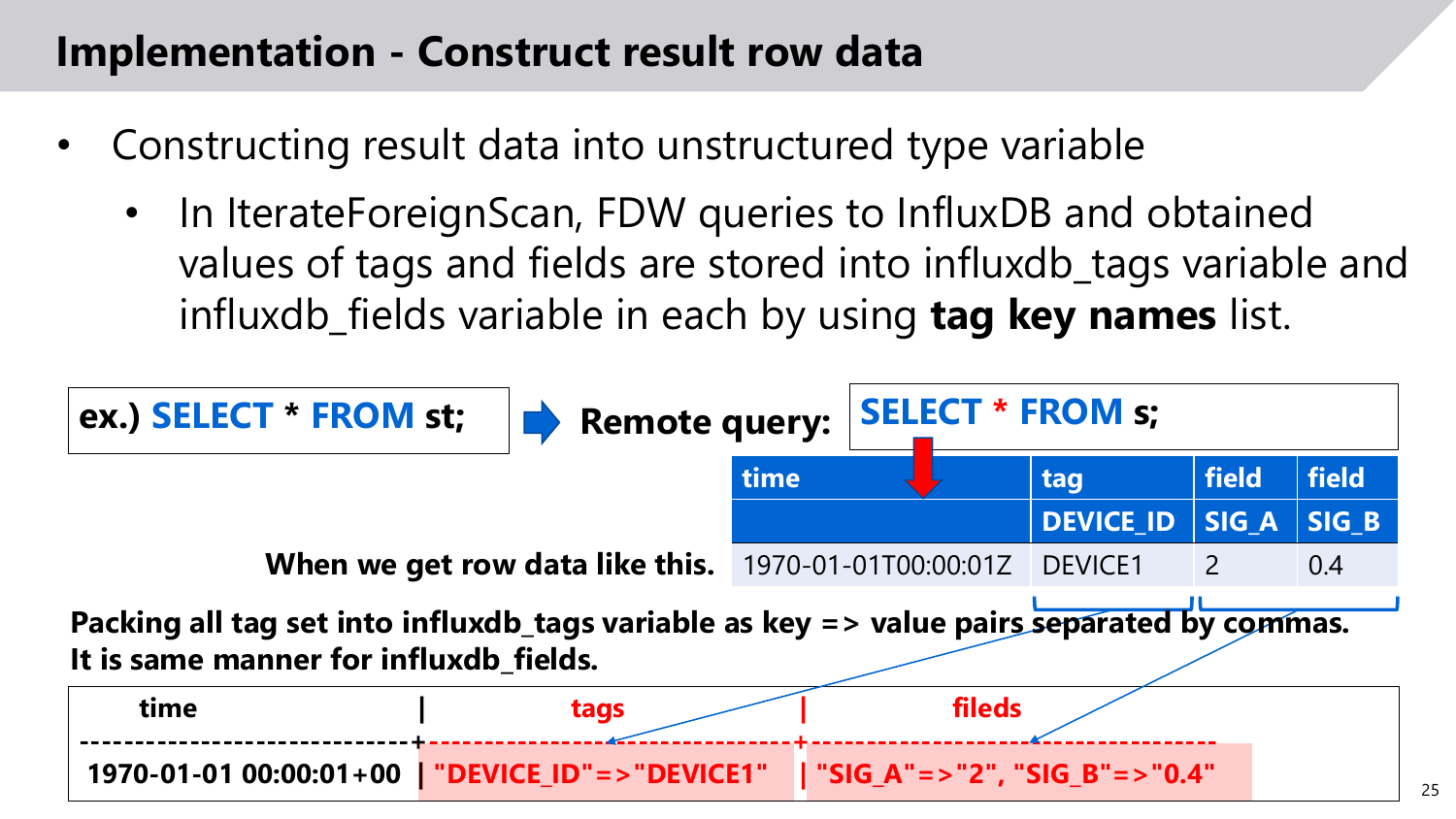[rkuma@rkcent7 demo]\$ ./psql.sh psql (13.0)<br>Type "help" for help.

testdb=# []

[rkuma@rkcent7 demo]\$ ./influx.sh 2021/01/14 12:47:27 Processed 2 commands 2021/01/14 12:47:27 Processed 36 inserts 2021/01/14 12:47:27 Failed 0 inserts Connected to http://localhost:8086 version 1.8.3 InfluxDB shell version: 1.8.3  $\overline{\phantom{a}}$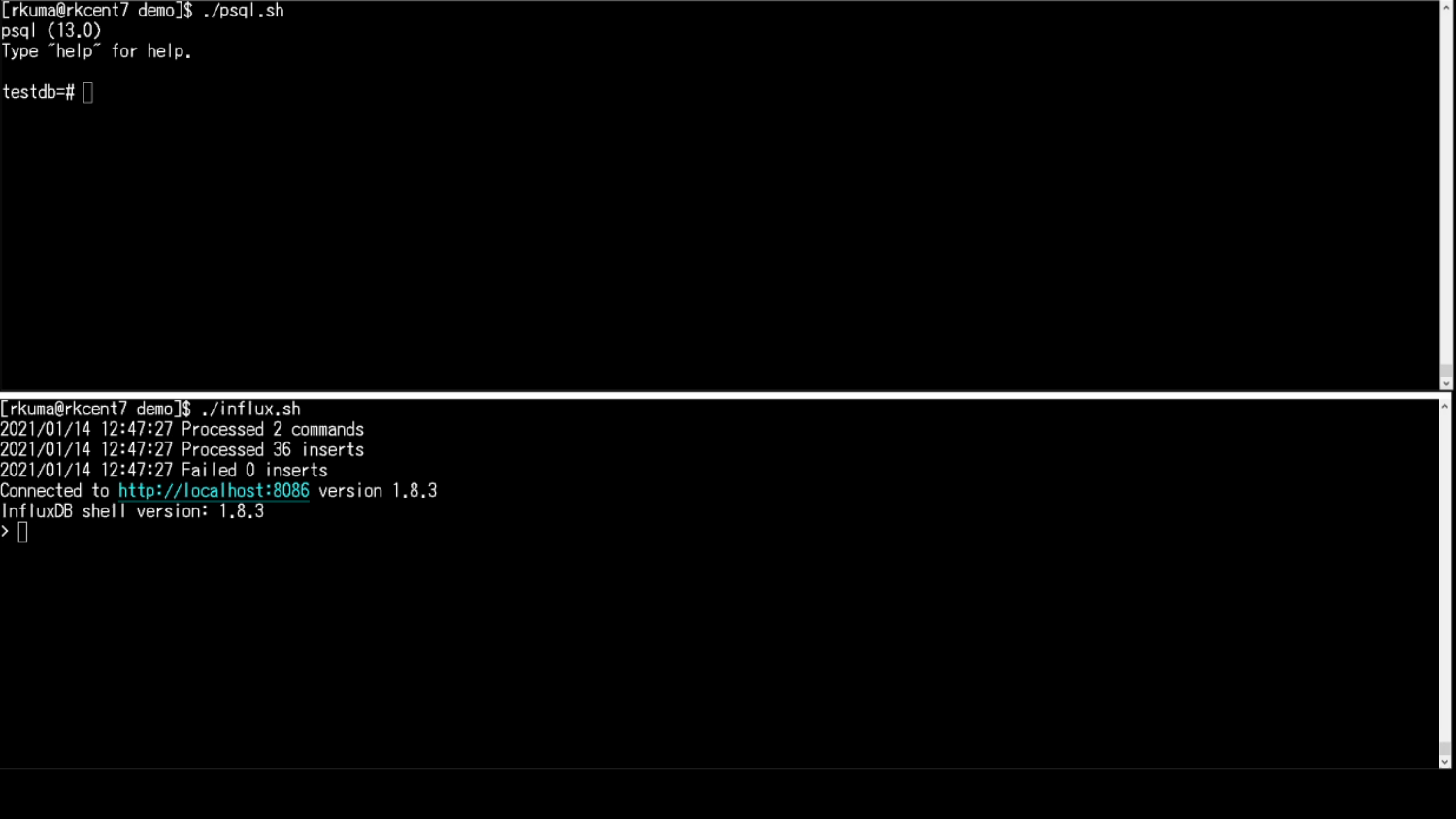#### **Consideration**

- Further verifications
	- Now I could execute only simple query variables and aggregates in PostgreSQL 13.0 with modified InfluxDB FDW.
- Improve updating of tag names list
	- FDW needs to know tag names in order to distinguish tags and fields, but FDW currently does not update automatically. So there is a room for improvement at this point.
- Improve defining of key-value types based on existing types
	- The new key-value types influxdb\_tags and influxdb\_fields are just copies of hstore type. So if we can define alias type for existing data types straightforward, I think it is easier to maintain.

**CREATE TYPE influxdb\_tags ALIAS hstore;**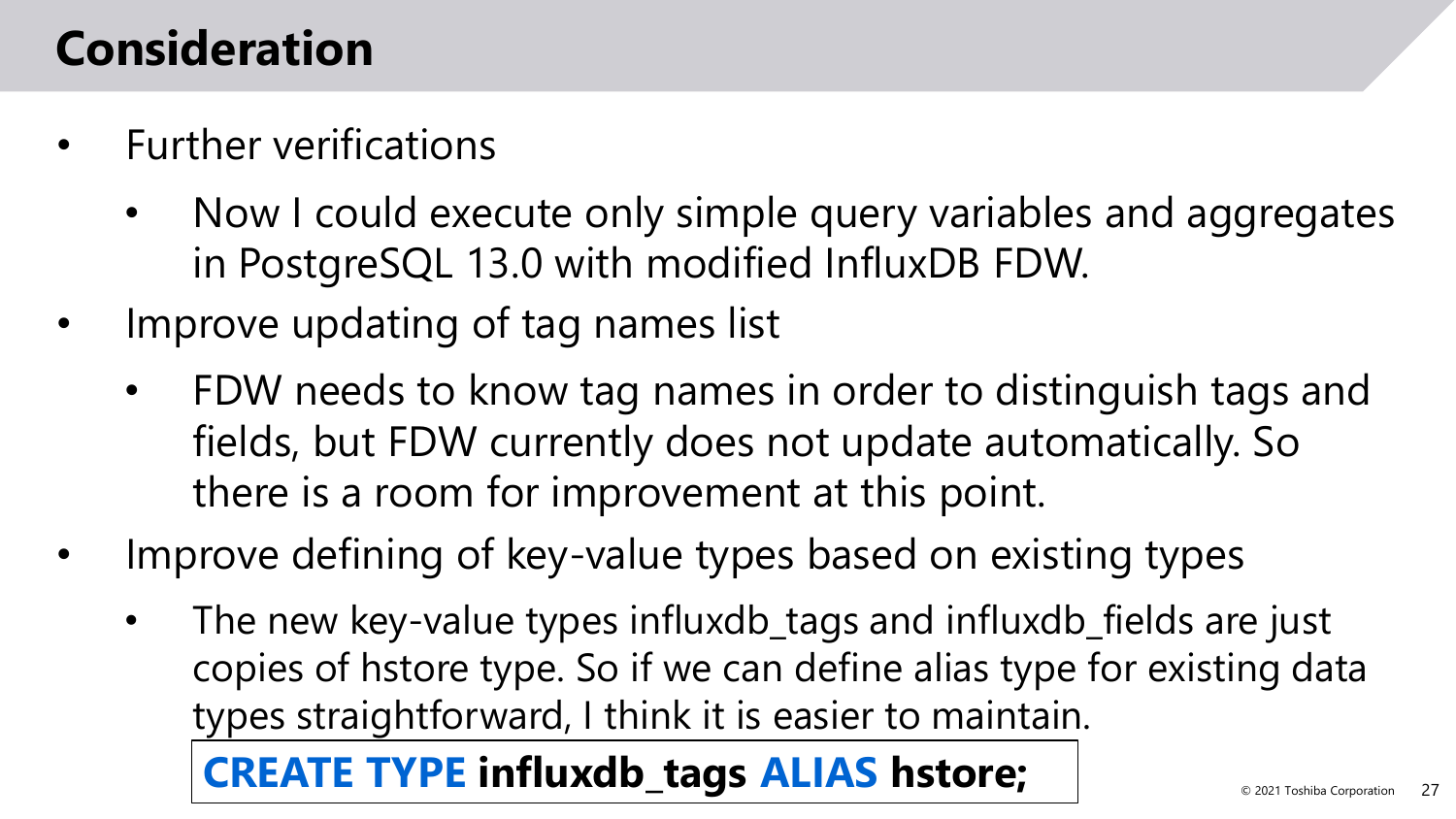#### **Conclusion**

- Schema-less FDW design for InfluxDB
	- InfluxDB FDW can be designed for schema-less database by using unstructured data type based on **hstore**.
	- We do not need to **ALTER TABLE** anymore.
	- I think this design can be applicable to FDWs for other schemaless databases. But there will be cases it is suitable **json** type rather than **hstore** type for nested data structure.
- Schema-less push-down implementation
	- InfluxDB FDW could support schema-less feature based on existing FDW implementation without losing push-down functionality. It is important from performance point of view.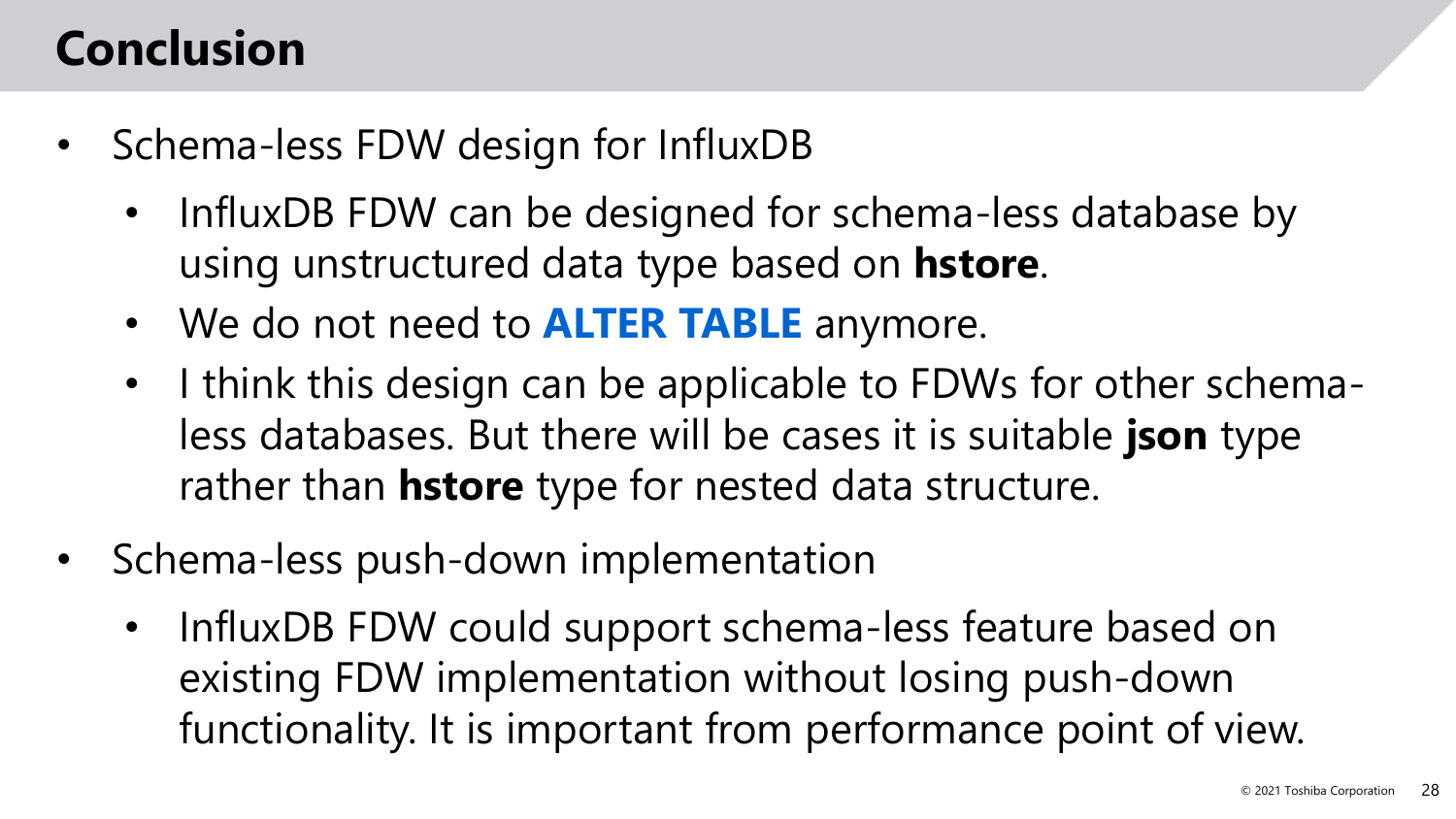# Thank you for listening.

Our project site: https://github.com/pgspider/